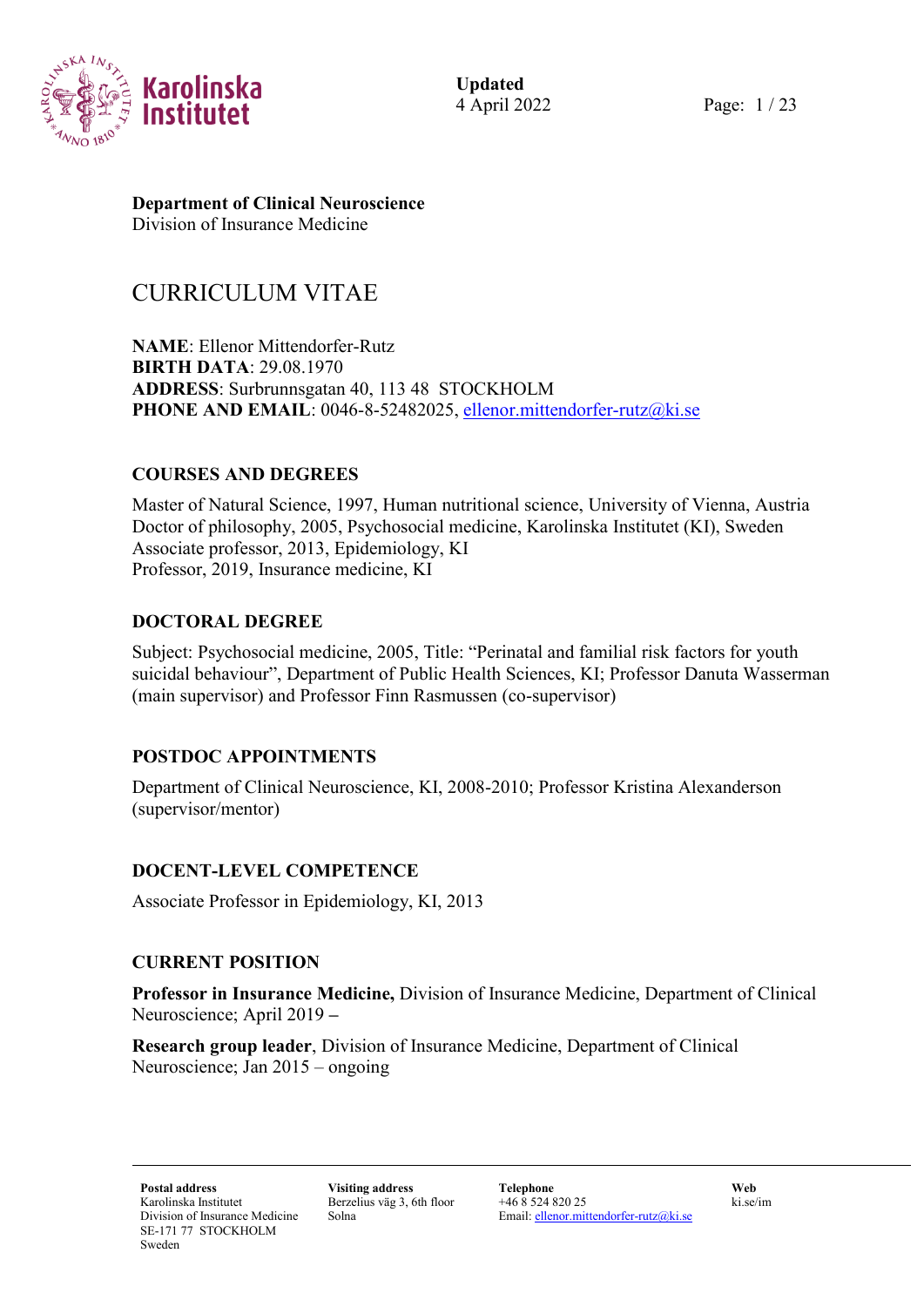

### **PRIOR POSITIONS**

**Senior researcher:** Department of Clinical Neuroscience, KI, Jan 2015 – March 2019 **Assistant Professor**: Department of Clinical Neuroscience, KI, Jan 2011 – Dec 2014 **Post-doc**: Department of Clinical Neuroscience, KI, Apr 2008 – Dec 2010 **Project manager**: Institute of Psychosocial Medicine, Stockholm, Dec 2005 – Mar 2008 **Doctoral student**: Department of Public Health Sciences, KI, Jan 2002 – Nov 2005 **Research assistant**: Institute of Psychosocial Medicine, Stockholm, Nov 1999 – Dec 2001 **Consultant**: Food and Agriculture Organisation, Rome, Italy, June 1999- Nov 2000 **Consultant**: World Health Organisation, Copenhagen, Denmark, May 1998 – May 1999 **Research assistant**: General Hospital, Vienna, Austria, Feb 1995-Feb 1996

### **SELECTED ACADEMIC DISTINCTIONS AND OTHER MERITS**

**Guest professor** at the Medical University Vienna, Austria, April 2015 - ongoing **Head of Division**, Division of Insurance Medicine, Department of Clinical Neuroscience, KI, currently comprising 65 people, September 2018- ongoing

**Acting Head of Department**, Department of Clinical Neuroscience, KI, October 2018 ongoing

**Research group leader** of the research group MENTE (Mental health and social integration); the group comprises 20 persons. The focus of MENTE is on insurance medicine within the methodological framework of clinical epidemiology

**Deputy Director** of the Stockholm Stress Center, an interdisciplinary center of excellence for work-related stress and health, including approximately 100 researchers, funded by the Swedish Research Council for Health, Working life and Welfare (Forte, 50 million SEK), 2016 – 2019 (member of the steering group since 2014)

**Main/co-applicant** of 264 million SEK of external research funding, 51 million SEK as main applicant and 213 million SEK as co-applicant

**Chairman** of the Research Data Office (RDO) and e-infrastructure, KI; intends to develop strategies to harmonise data management, documentation and archiving at KI, 2017 – 2019 **Principle investigator** of the research environment Refugee Minors and Integration (REMAIN) funded by the Swedish Research Council (24.9 million SEK), 2018- ongoing

**Board member** of the National infrastructure for research about social relations, work and health across the life course (REWHARD), funded by the Swedish Research Council (54 million SEK), 2018 - ongoing

**Board member and work package leader** of the research consortium on "Mental health, resilience and social participation among refugees", funded by Forte (18 million SEK), 2017 – ongoing

**Member of the management group** of the Division of Insurance Medicine, including 65 persons, Department of Clinical Neuroscience, KI, 2010 – ongoing

**Member of the Department Board and the Department Council**, Department of Clinical Neuroscience, KI, 2018 - ongoing

**Board member** of the Infrastructure Advisory Board, KI; aims to co-ordinate infrastructure development at KI, 2017- 2019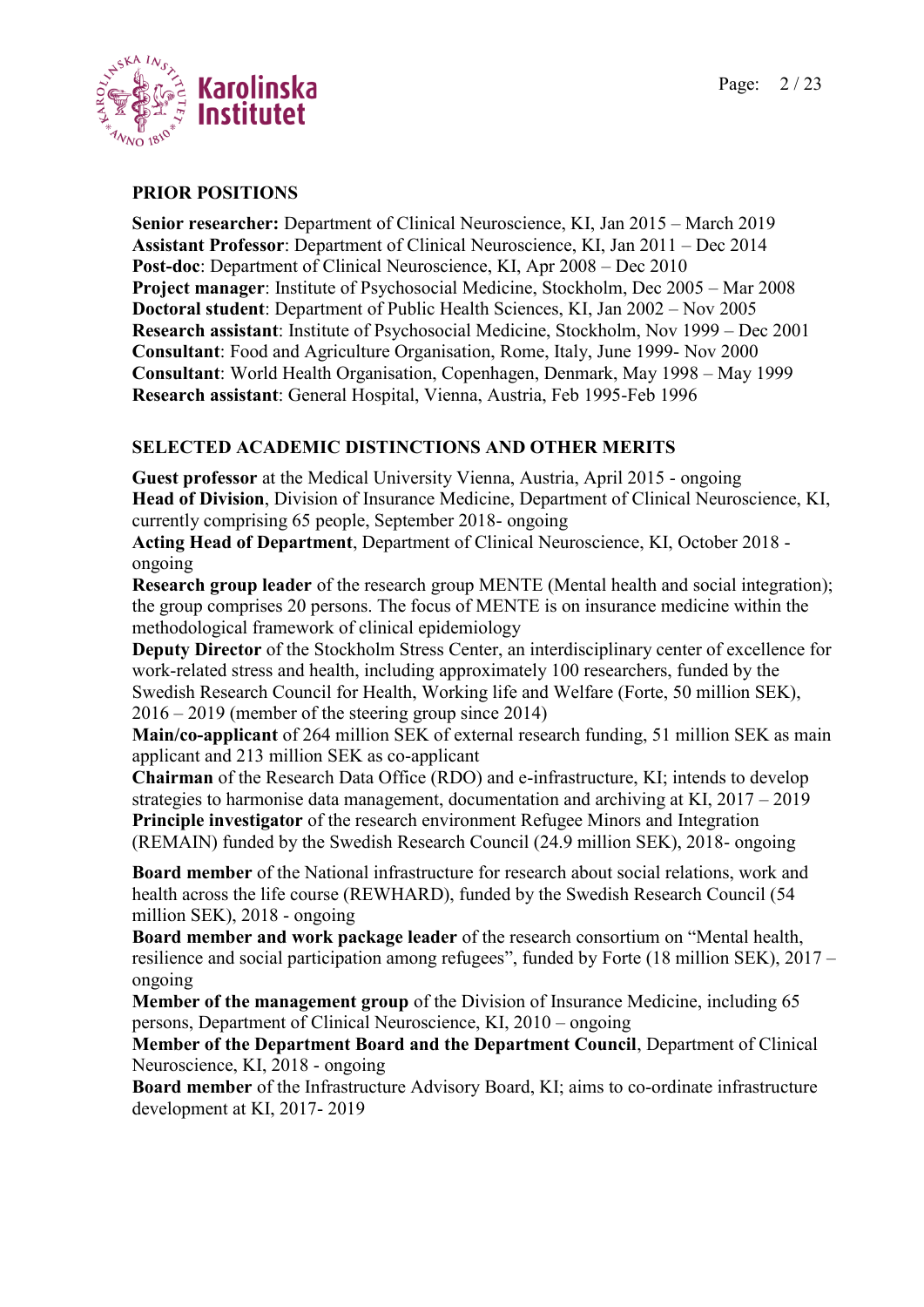

**Vice-President** of the Nordic Association of Psychiatric Epidemiology, 2008-2016 **Editor** of the scientific journal PLOS ONE and **editorial board member** of the journals World journal of psychiatry and AIMS Public Health

**Main supervisor** of four PhD students, three of them have defended their thesis **Co-supervisor** of five PhD students, four of them have defended their thesis **Classroom teaching** of 290 hours, including teaching for medical students at KI, health care professionals, master students and PhD students **Scientific publications**: 158 published original works, 5 general articles, 4 book chapters, 17 reports, 2 editorials, 3 commentaries

# **List of all original works**

- 1) Baecklund F, Alexanderson K, **Mittendorfer-Rutz E**, Chen L. Sickness absence and disability pension trajectories in childhood cancer survivors and references- a Swedish prospective cohort study. PloS One 2022; 17(4):e0265827
- 2) Geirsdottir G, **Mittendorfer-Rutz E**, Björkenstam E, Chen L, Dorner T E, Amin R. Differences in labour market marginalisation between refugees, non-refugee immigrants and Swedish-born youth: Role of age at arrival and residence duration. Scandinavian Journal of Public Health 2022. Published online 27 March. Doi:10.1177/14034948221079060
- 3) de Montgomery CJ, Norredam M, Krasnik A, Petersen JH, Björkenstam E, Berg L, Hjern A, Sijbrandij M, Klimek P, **Mittendorfer-Rutz E**. [Labour market marginalisation in](https://eur01.safelinks.protection.outlook.com/?url=https%3A%2F%2Fpubmed.ncbi.nlm.nih.gov%2F35171929%2F&data=04%7C01%7Cannika.evolahti%40ki.se%7Cee9d9aca5f074f09afe708d9f22d886c%7Cbff7eef1cf4b4f32be3da1dda043c05d%7C0%7C0%7C637807100031079197%7CUnknown%7CTWFpbGZsb3d8eyJWIjoiMC4wLjAwMDAiLCJQIjoiV2luMzIiLCJBTiI6Ik1haWwiLCJXVCI6Mn0%3D%7C2000&sdata=5gmzBPIiLrqG3LAlHe7fQ8fQAqSLXbUf71N%2FkIsoIV8%3D&reserved=0)  [young refugees and their majority peers in Denmark and Sweden: The role of common](https://eur01.safelinks.protection.outlook.com/?url=https%3A%2F%2Fpubmed.ncbi.nlm.nih.gov%2F35171929%2F&data=04%7C01%7Cannika.evolahti%40ki.se%7Cee9d9aca5f074f09afe708d9f22d886c%7Cbff7eef1cf4b4f32be3da1dda043c05d%7C0%7C0%7C637807100031079197%7CUnknown%7CTWFpbGZsb3d8eyJWIjoiMC4wLjAwMDAiLCJQIjoiV2luMzIiLCJBTiI6Ik1haWwiLCJXVCI6Mn0%3D%7C2000&sdata=5gmzBPIiLrqG3LAlHe7fQ8fQAqSLXbUf71N%2FkIsoIV8%3D&reserved=0)  [mental disorders and secondary school completion.](https://eur01.safelinks.protection.outlook.com/?url=https%3A%2F%2Fpubmed.ncbi.nlm.nih.gov%2F35171929%2F&data=04%7C01%7Cannika.evolahti%40ki.se%7Cee9d9aca5f074f09afe708d9f22d886c%7Cbff7eef1cf4b4f32be3da1dda043c05d%7C0%7C0%7C637807100031079197%7CUnknown%7CTWFpbGZsb3d8eyJWIjoiMC4wLjAwMDAiLCJQIjoiV2luMzIiLCJBTiI6Ik1haWwiLCJXVCI6Mn0%3D%7C2000&sdata=5gmzBPIiLrqG3LAlHe7fQ8fQAqSLXbUf71N%2FkIsoIV8%3D&reserved=0) PloS One 2022; 17(2):e0263450.
- 4) Virtanen M, Lallukka T, Alexanderson K, Helgesson M, Heikkilä K, Ervasti J, Penti J, Vahtera J, Kivimäki M, **Mittendorfer-Rutz E**. Clustering of social disadvantage with attention-deficit/hyperactivity disorder in young adults: a register-based study in Sweden. Scandinavian Journal of Psychology. Accepted 2022.
- 5) Heikkinen M, Taipale H, Tanskanen A, **Mittendorfer-Rutz E**, Lähteenvuo M, Tiihonen J. Real-world effectiveness of pharmacological treatments of opioid use disorder in a national cohort. Addiction 2022. Published online 24 January. Doi:10.1111/add.15814
- 6) Taipale H, Schneider-Thoma J, Pinzón-Espinosa J, Radua J, Efthimiou O, VinkersC H, **Mittendorfer-Rutz E**, et al. Representation and outcomes of individuals with schizophrenia seen in everyday practice who are ineligible for randomized clinical trials. JAMA Psychiatry 2022. Published online 26 January. Doi:10.1001/jamapsychiatry. 2021.3990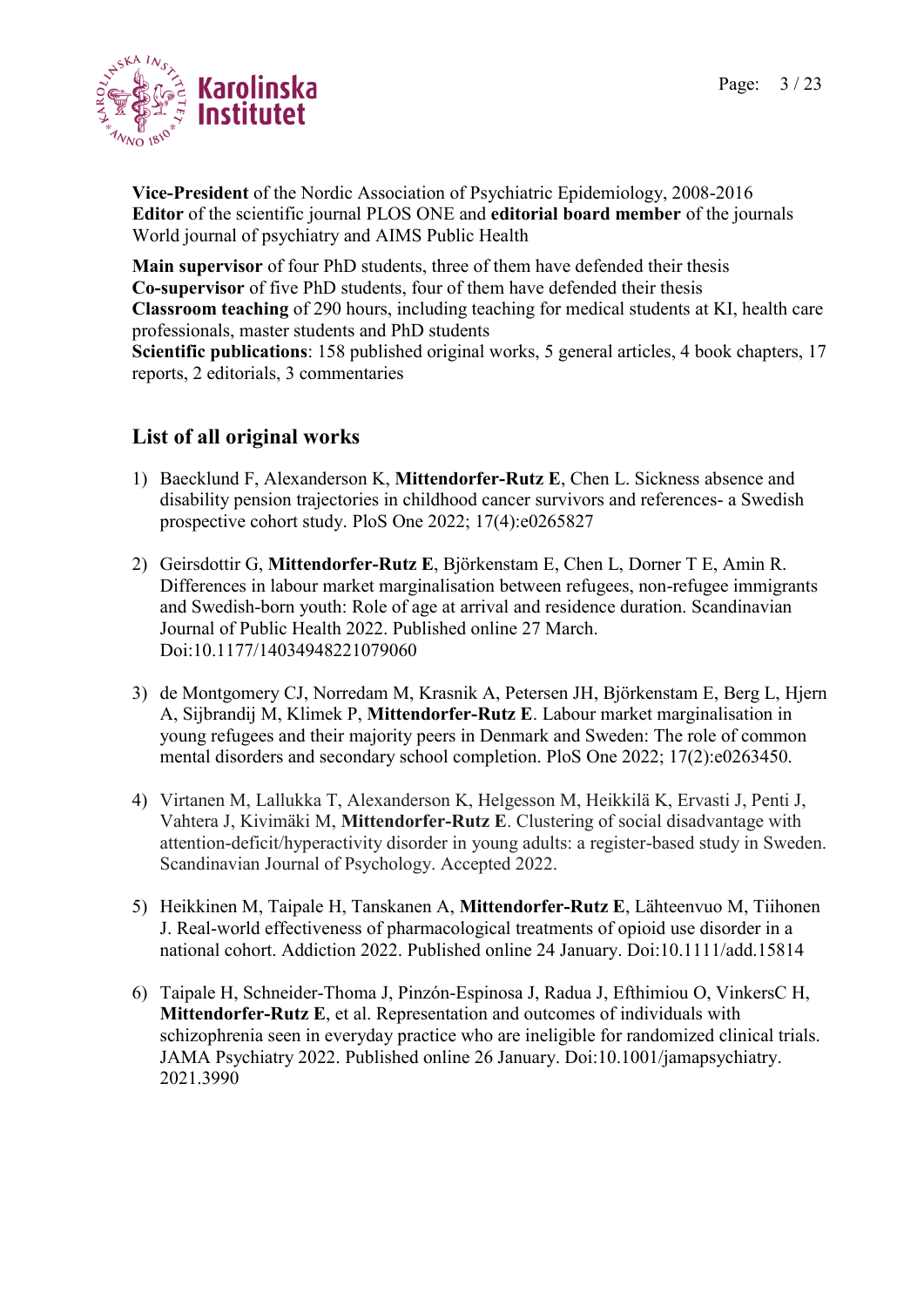

- 7) Chen J, **Mittendorfer-Rutz E,** Berg L, Norredam M, Sijbrandij M, Klimek P. Associations between multimorbidity patterns and subsequent labor market marginalization among refugees and Swedish-born young adults – A nationwide registerbased cohort study. Journal of Personalized Medicine 2021; 11,1305
- 8) Berg L, Brendler-Lindquist M, de Montgomery E, **Mittendorfer-Rutz E**, Hjern A. Parental posttraumatic stress and school performance in refugee children. Journal of Traumatic Stress 2021. Epublished online 18 July. Doi:10.1002/jts.2708
- 9) Helgesson M, Rahman S, Björkenstam E, Gustafsson K, Amin R, Taipale H, Tanskanen A, Ekselius L, **Mittendorfer-Rutz E**. Trajectories of labour market marginalisation among young adults with newly diagnosed attention deficit/hyperactivity disorder (ADHD). Epidemiology and Psychiatric Sciences 2021, 30, E67.
- 10) Amin R, **Mittendorfer-Rutz E,** Runeson B, Helgesson M, Tinghög P, Björkenstam E, Holmes E A, Qin P. Does country of resettlement influence the risk of suicide in refugees? A case-control study in Sweden and Norway. Epidemiology and Psychiatric Sciences 2021;30, E62.
- 11) Dorner T E, **Mittendorfer-Rutz E**, Helgesson M, Lallukka T, Ervasti J, Pazarlis K, Ropponen A, Svedberg P, Wang M, Rahman S. Diagnosis-specific work disability before and after lumbar spine decompression surgery – a register study from Sweden. International Journal of Environmental Research and Public Health 2021; 18, 8937.
- 12)Björkenstam E, Helgesson M, Gustafsson K, Virtanen M, Magnusson Hanson L, **Mittendorfer-Rutz E.** Sickness absence due to common mental disorders in young employees in Sweden: are there differences in occupational class and employment sector? Social Psychiatry and Psychiatric Epidemiology 2021. Published online 12 August. Doi: 10.1007/s00127-021-02152-3
- 13) Alozkan Sever C, Cuijpers P, **Mittendorfer-Rutz E**, Bryant R.A, Dawson K.S, Holmes E.A, Mooren T, Norredam M.L, Sijbrandij M. Feasibility and acceptability of Problem Management Plus with Emotional Processing (PM+EP) for refugee youth living in the Netherlands: study protocol. European Journal of Psychotraumatology 2021; 12:1, 1947003.
- 14) Taipale H, Niederkrothenthaler T, Tanskanen A, Cullen A.E, Helgesson M, Berg L, Sijbrandij M, Klimek P, **Mittendorfer-Rutz E.** Persistence of antidepressant use among refugee youth with common mental disorder. Journal of Affective Disorders 2021; 294:831-837.
- 15)Björkenstam E, Helgesson M, Gustafsson K, Virtanen M, Magnusson Hanson L, **Mittendorfer-Rutz E.** Occupational class and employment sector differences in common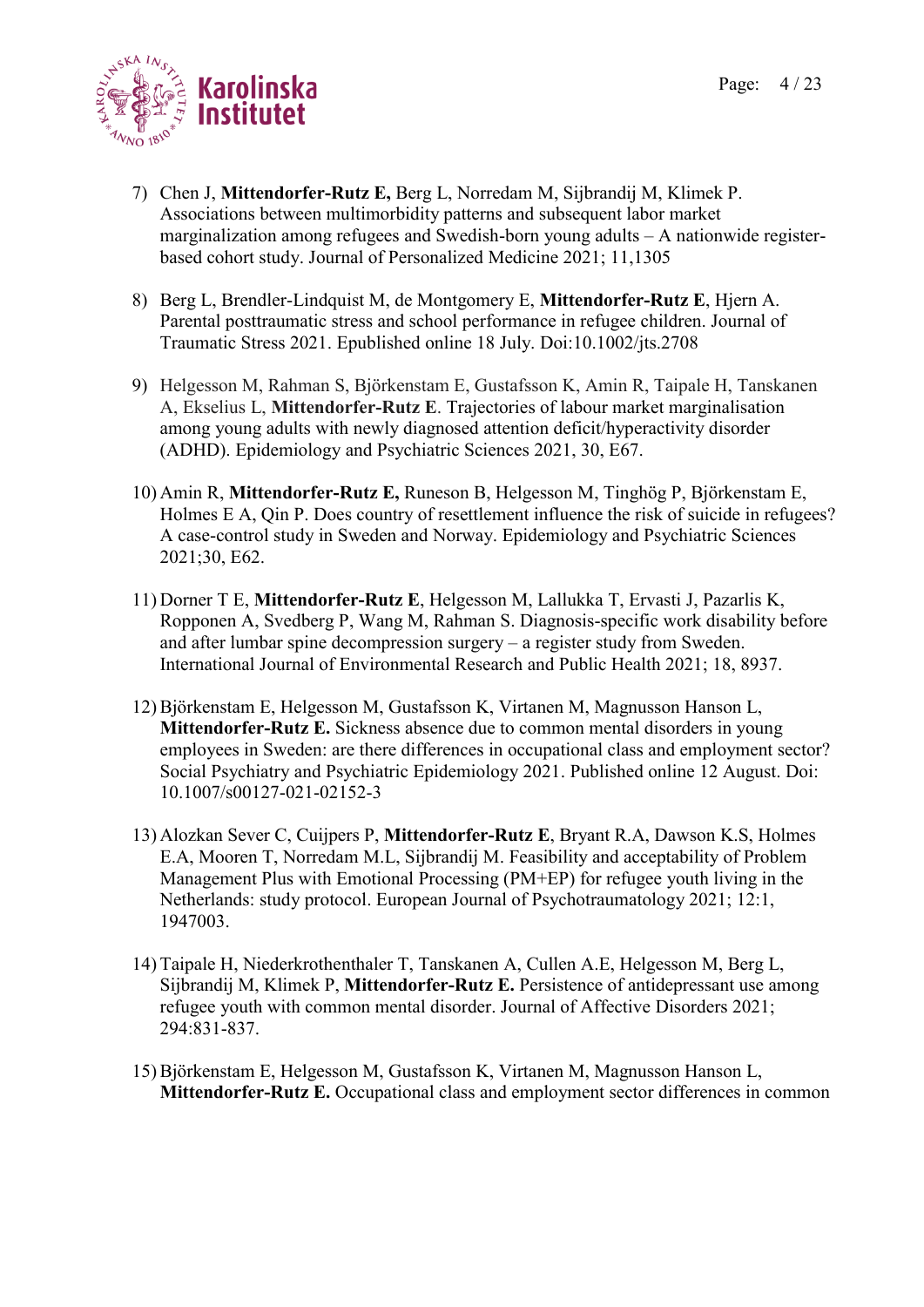

mental disorders: a longitudinal Swedish cohort study. European Journal of Public Health 2021; ckab091.

- 16)Chen L, **Mittendorfer-Rutz E,** Björkenstam E, Rahman S, Gustafsson K, Taipale H, Tanskanen A, Ekselius L, Helgesson M. Risk factors for disability pension among young adults diagnosed with Attention-deficit Hyperactivity Disorder (ADHD) in adulthood. Journal of Attention Disorders 2022; 26(5):723-734
- 17)Rahman S, Filatova S, Chen L, Björkenstam E, Taipale H, **Mittendorfer-Rutz E.** Trajectories of antidepressant use and characteristics associated with trajectory groups among young refugees and their Swedish-born peers with diagnosed common mental disorders – findings from the REMAIN study. Social Psychiatry and Psychiatric Epidemiology 2022; 57(2):305-317
- 18) Helgesson M, Björkenstam E, Rahman S, Gustafsson K, Taipale H, Tanskanen A, Ekselius L, **Mittendorfer-Rutz E**. Labour market marginalisation in young adults diagnosed with attention-deficit hyperactivity disorder (ADHD): a population-based longitudinal cohort study in Sweden. Psychological Medicine 2021; 1-9. Doi:10.1017/S0033291721002701
- 19)Berg L, de Montgomery E, Brendler-Lindquist M, **Mittendorfer-Rutz E**, Hjern A. Parental post-traumatic stress and psychiatric care utilisation among refugee adolescents. European Child & Adoloscent Psychiatry 2021. Published online 19 June. Doi:10.1007/s00787-021-01827-1
- 20) Amin R, Rahman S, Tinghög P, Helgesson M, Runeson B, Björkenstam E, Qin P, Mehlum L, Holmes EA, **Mittendorfer-Rutz E**. Healthcare use before and after suicide attempt in refugees and Swedish-born individuals. Social Psychiatry and Psychiatric Epidemiology 2021;56(2):325-338
- 21) Amin R, Rahman S, Helgesson M, Björkenstam E, Runeson B, Tinghög P, Mehlun L, Qin P, **Mittendorfer-Rutz E.** Trajectories of antidepressant use before and after a suicide attempt among refugees and Swedish-born individuals: a cohort study. International Journal for Equity in Health 2021;20:131
- 22)Björkenstam E, Helgesson M, **Mittendorfer-Rutz E.** Childhood adversity and common mental disorders in young employees in Sweden: is the association affected by early adulthood occupational class? Social Psychiatry and Psychiatric Epidemiology 2021;56(2):237-246
- 23) Pirkis J, John A, Shin S, DelPozo-Banos M, Arya V et al. (incl. **Mittendorfer-Rutz E**). Suicide trends in the early months of the COVID-19 pandemic: an interrupted timeseries analysis of preliminary data from 21 countries. The Lancet Psychiatry 2021;8(7):P579-588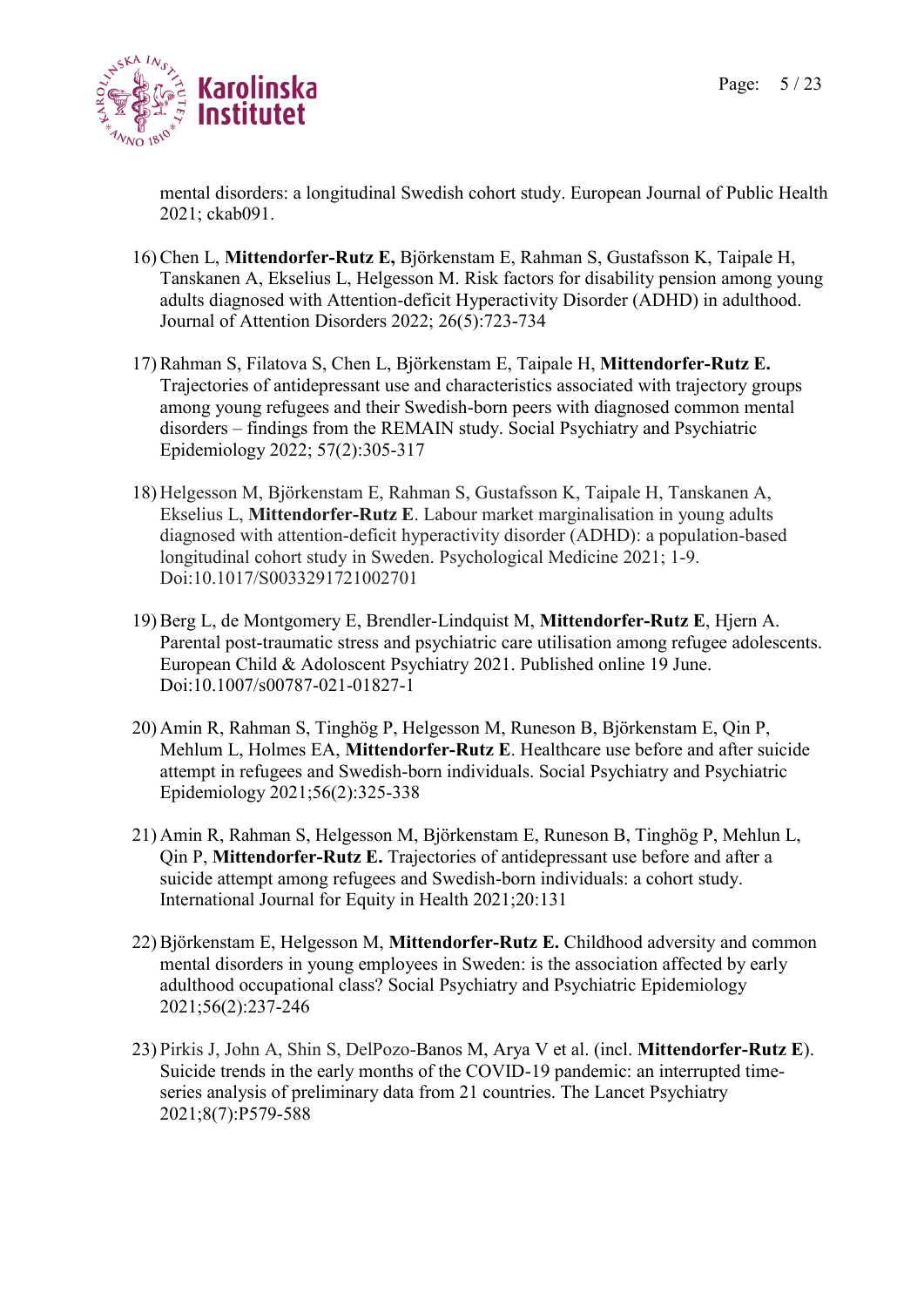

- 24) Geirsdottir G, **Mittendorfer-Rutz E**, Amin R. Risk of suicide attempt and suicide in young adult refugees compared to their Swedish-born peers: a register-based cohort study. Social Psychiatry and Psychiatric Epidemiology 2021. https://doi.org/10.1007/ s00127-021-02099-5
- 25) Heikkilä K, **Mittendorfer-Rutz E**, Alexanderson K, Virtanen M. Work Participation among Women and Men in Sweden: A Register Study of 8.5 Million Individuals. International Journal of Environmental Research and Public Health 2021,18,4642
- 26) Kronsell A, Nordenskjöld A, Bell M, Amin R, **Mittendorfer-Rutz E**, Tiger M. The effect of anaesthetic dose on response and remission in electroconvulsive therapy for major depressive disorder: Nationwide register-based cohort study. BJPsych Open 2021; 7, e71, 1-6. Doi: 10.1192/bjo.2021.31
- 27) Kvillemo P, Chen L, Bottai M, Frumento P, Almondo G, **Mittendorfer-Rutz E,** Friberg E, Alexanderson K. Sickness absence and disability pension among women with breast cancer: a population-based cohort study from Sweden. BMC Public Health 2021; 21, 697.
- 28) Lähteenvuo M, Batalla A, Luykx JJ, **Mittendorfer-Rutz E,** Tanskanen A, Tiihonen J, Taipale H. Morbidity and mortality in schizophrenia with comorbid substance use disorders. Acta Psychiatr Scand 2021;144(1):42-49
- 29) Taipale H, Lähteenvuo M, Tanskanen A, **Mittendorfer-Rutz E**, Tiihonen J. Comparative effectiveness of antipsychotics for risk of attempted or completed suicide among persons with schizophrenia. Schizophrenia Bulletin 2021; 47(1):23-30
- 30) Lallukka T, Shiri R, Alexanderson K, Ervasti J, **Mittendorfer-Rutz E**, Virtanen M. Sickness absence and disability pension after carpal tunnel syndrome diagnosis: a register-based study of patients and matched references in Sweden. Scandinavian Journal of Public Health 2021. Published online 12 April. Doi:10.1177/14034948211002729
- 31) Lähteenvuo M, Taipale H, Tanskanen A, **Mittendorfer-Rutz E**, Tiihonen J. Effectiveness of pharmacotherapies for Delusional Disorder in a Swedish National Cohort of 9076 Patients. Schizophrenia Research 2021; 228:367-372
- 32) Lintunen J, Taipale H, Tanskanen A, **Mittendorfer-Rutz E**, Tiihonen J, Lähteenvuo M. Long-term Real-World Effectiveness of Pharmacotherapies for Schizoaffective Disorder. Schizophrenia Bulletin 2021, sbab004. doi: 10.1093/schbul/sbab004Long-term
- 33) Helgesson M, Rahman S, Saboonchi F, **Mittendorfer-Rutz E**. Disability pension and mortality in individuals with specific somatic and mental disorders: Examining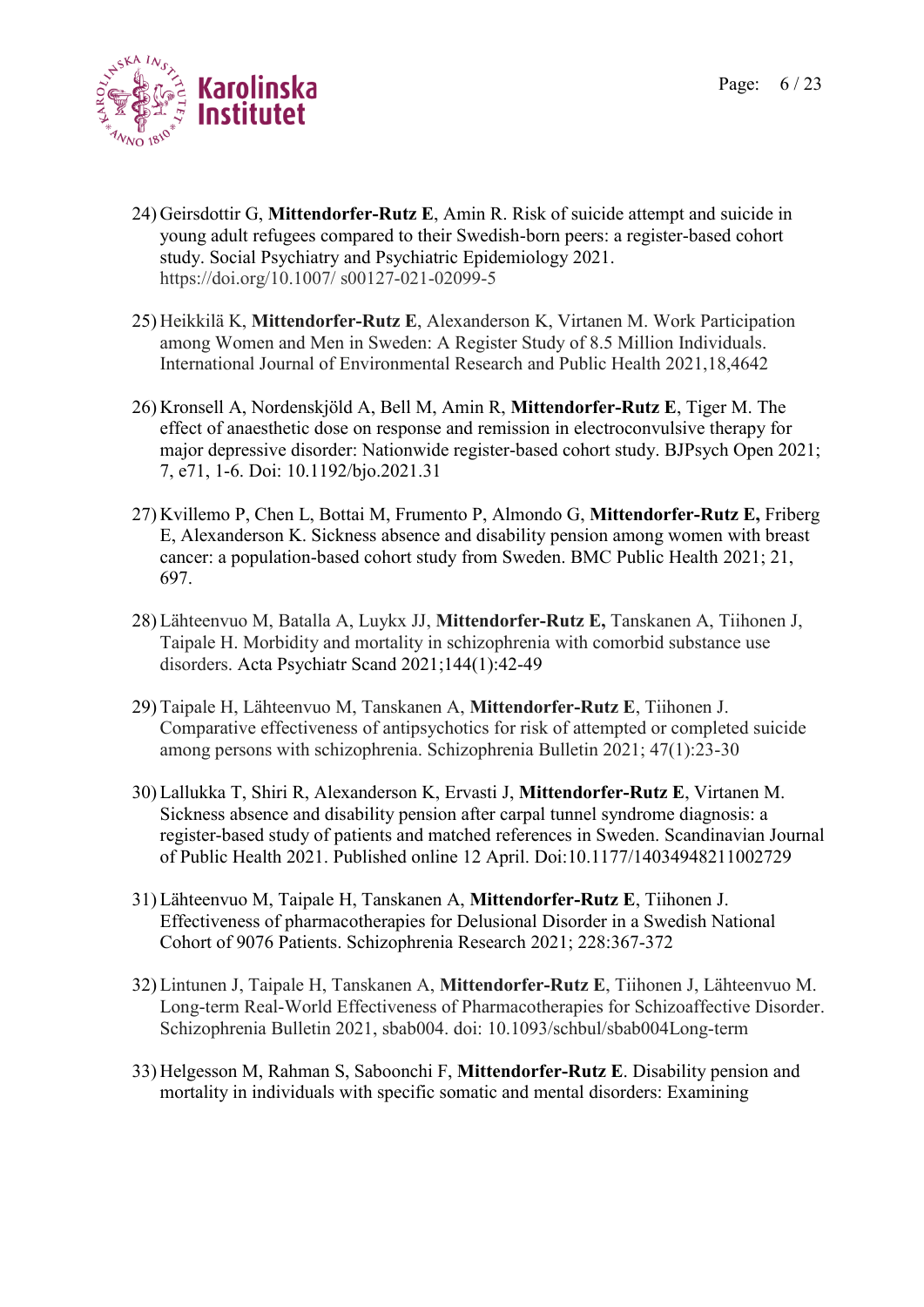

differences between refugees and Swedish-born individuals. Journal of Epidemiology and Community Health 2021;75(8):721-728

- 34) Di Thiene D, Helgesson M, Rahman S, Alexanderson K, Tiihonen J, La Torre G, **Mittendorfer-Rutz E**. Risk of labour market marginalisation among young refugees and non-refugee migrants with common mental disorders. Social Psychiatry and Psychiatric Epidemiology 2021;56(6):1025-1034
- 35) Heikkinen M, Taipale H, Tanskanen A, **Mittendorfer-Rutz E**, Lähteenvuo M, Tiihonen J. Real-world effectiveness of pharmacological treatments of alcohol use disorders in a Swedish nation-wide cohort of 125 556 patients. Addiction 2021;116(8):1990-1998
- 36) Taipale H, Puranen A, **Mittendorfer-rutz E,** Tiihonen J, Tanskanen A, Cervenka S, Lähteenvuo M. Antipsychotic use among persons with schizophrenia in Sweden and Finland, trends and differences. Nordic Journal of psychiatry 2021;75(5):315-322
- 37) Thordardottir EB, Yin L, Hauksdottir A, **Mittendorfer-Rutz E**, Hollander A-C, Hultman CM, Lichtenstein P, Ye W, Arnberg FK, Fang F, Holmes EA,Valdimarsdottir UA. Mortality and major disease risk among migrants of the 1991-2001 Balkan wars to Sweden: A register-based cohort study. PloS Medicine 2020; 17(12):e1003392.
- 38) Holm M, Taipale H, Tanskanen A, Tiihonen J, **Mittendorfer-Rutz E**. Employment among people with schizophrenia or bipolar disorder: A population-based study using nationwide registers. Acta Psychiatrica Scandinavica 2021; 143(1):61-71
- 39)Ropponen A, **Mittendorfer-Rutz E**, Svedberg P. Psychosocial working conditions, pain, mental disorders and disability pension. Archives of Environmental & Occupational Health 2021;7(4):233-240
- 40)Björkestam E, Helgesson M, Norredam M, Sijbrandij M, de Montgomery CJ, **Mittedorfer-Rutz E.** Differences in psychiatric care utilization between refugees, nonrefugees and Swedish-born youth. Psychological Medicine 2020. Published online 11 September. https://doi.org/10.1017/ S0033291720003190
- 41) Taipale H, Niederkrotenthaler T, Helgesson M, Sijbrandij M, Berg L, Tanskanen A, **Mittendorfer-Rutz E**. Initiation of antidepressant use among refugee and Swedish-born youth after diagnosis of a common mental disorder: findings from the REMAIN study. Social Psychiatry and Psychiatric Epidemiology 2021;56(3):463-474
- 42) Magnusson Hansson L, Nyberg A, **Mittendorfer-Rutz E**, Bondestam F, Madsen IEH. Work related sexual harassment and risk of suicide and suicide attempts: prospective cohort study. BMJ 2020; 370:m2984.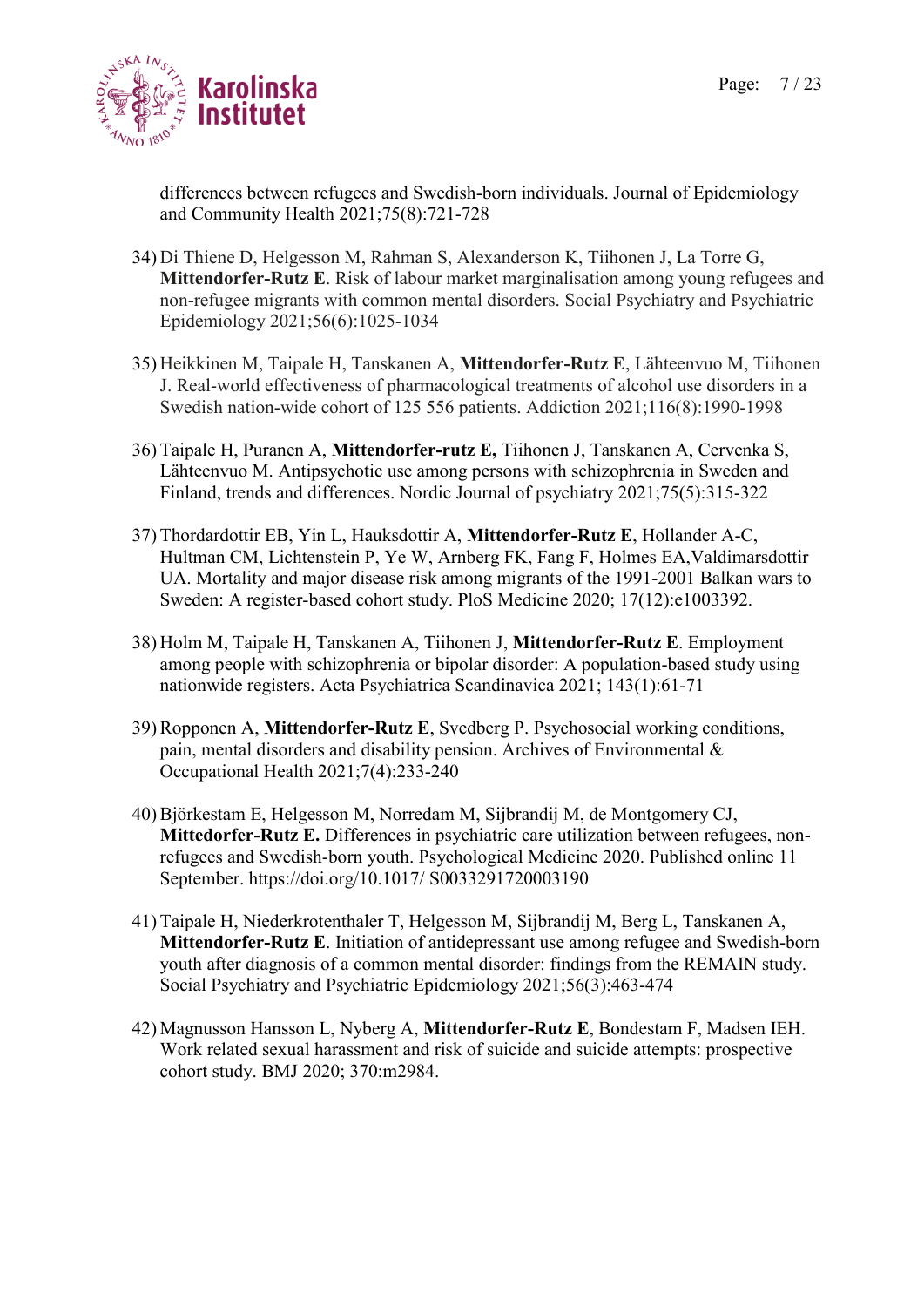

- 43) Amin R, Rahman S, Dorner TE, Björkenstam E, Helgesson M, Norredam ML, Sijbrandij M, Alozkan Sever C, **Mittendorfer-Rutz E**. Country of birth, time period of resettlement and subsequent treated common mental disorders in young refugees in Sweden. European Journal of Public Health 2020; 30(6):1169-1175
- 44) Mather L, Kärkkäinen S, Narusyte J, Ropponen A, **Mittendorfer-Rutz E**, Svedberg P. Sick leave due to back pain, common mental disorders, and disability pension: Common genetic liability. European Journal of Pain 2020; 24(10):1892-1901
- 45) Åkerstedt T, **Mittendorfer-Rutz E**, Rahman S. Sleep disturbance and work-related mental strain: A national prospective cohort study of the prediction of subsequent longterm sickness absence disability pension and mortality. Scandinavian Journal of Public Health 2020; 48(8):888-895
- 46) Taipale H, Reutfors J, Tanskanen A, Brandt L, Tiihonen J, DiBernardo A, **Mittendorfer-Rutz E,** Brenner P. Risk and risk factors for disability pension among patients with treatment resistant depression – a matched cohort study. BMC Psychiatry 2020; 20,232.
- 47) [Taipale H,](https://eur01.safelinks.protection.outlook.com/?url=https%3A%2F%2Fwww.ncbi.nlm.nih.gov%2Fpubmed%2F%3Fterm%3DTaipale%2520H%255BAuthor%255D%26cauthor%3Dtrue%26cauthor_uid%3D31988392&data=02%7C01%7Cannika.evolahti%40ki.se%7Cbd39e19a2240471ed72e08d7a4c918fd%7Cbff7eef1cf4b4f32be3da1dda043c05d%7C0%7C0%7C637159055930296350&sdata=nUbpT%2FQXBqC1C3kd2HvRZjQ9vNdiPEhU8u4AgHA4k%2BE%3D&reserved=0) [Rahman S,](https://eur01.safelinks.protection.outlook.com/?url=https%3A%2F%2Fwww.ncbi.nlm.nih.gov%2Fpubmed%2F%3Fterm%3DRahman%2520S%255BAuthor%255D%26cauthor%3Dtrue%26cauthor_uid%3D31988392&data=02%7C01%7Cannika.evolahti%40ki.se%7Cbd39e19a2240471ed72e08d7a4c918fd%7Cbff7eef1cf4b4f32be3da1dda043c05d%7C0%7C0%7C637159055930296350&sdata=I4K1a0XLB6h4OKv5zGbSsV%2BGoqBv2vjIBsOUbmZ19e4%3D&reserved=0) [Tanskanen A,](https://eur01.safelinks.protection.outlook.com/?url=https%3A%2F%2Fwww.ncbi.nlm.nih.gov%2Fpubmed%2F%3Fterm%3DTanskanen%2520A%255BAuthor%255D%26cauthor%3Dtrue%26cauthor_uid%3D31988392&data=02%7C01%7Cannika.evolahti%40ki.se%7Cbd39e19a2240471ed72e08d7a4c918fd%7Cbff7eef1cf4b4f32be3da1dda043c05d%7C0%7C0%7C637159055930296350&sdata=Iztpsi0izRfGoJPefIXJy7EIIUbGdNDBj1XkX%2BmtjqE%3D&reserved=0) [Mehtälä J,](https://eur01.safelinks.protection.outlook.com/?url=https%3A%2F%2Fwww.ncbi.nlm.nih.gov%2Fpubmed%2F%3Fterm%3DMeht%25C3%25A4l%25C3%25A4%2520J%255BAuthor%255D%26cauthor%3Dtrue%26cauthor_uid%3D31988392&data=02%7C01%7Cannika.evolahti%40ki.se%7Cbd39e19a2240471ed72e08d7a4c918fd%7Cbff7eef1cf4b4f32be3da1dda043c05d%7C0%7C0%7C637159055930306341&sdata=6RDRKgLPdEZd%2BB0RnVdKNGqK54EFS%2F5nPfBiW7tLQuU%3D&reserved=0) [Hoti F,](https://eur01.safelinks.protection.outlook.com/?url=https%3A%2F%2Fwww.ncbi.nlm.nih.gov%2Fpubmed%2F%3Fterm%3DHoti%2520F%255BAuthor%255D%26cauthor%3Dtrue%26cauthor_uid%3D31988392&data=02%7C01%7Cannika.evolahti%40ki.se%7Cbd39e19a2240471ed72e08d7a4c918fd%7Cbff7eef1cf4b4f32be3da1dda043c05d%7C0%7C0%7C637159055930306341&sdata=OwWCiy4SrKAA2%2Fn1XmIlK%2F9rr7gFlZ02NCH4la%2FxMdM%3D&reserved=0) [Jedenius E,](https://eur01.safelinks.protection.outlook.com/?url=https%3A%2F%2Fwww.ncbi.nlm.nih.gov%2Fpubmed%2F%3Fterm%3DJedenius%2520E%255BAuthor%255D%26cauthor%3Dtrue%26cauthor_uid%3D31988392&data=02%7C01%7Cannika.evolahti%40ki.se%7Cbd39e19a2240471ed72e08d7a4c918fd%7Cbff7eef1cf4b4f32be3da1dda043c05d%7C0%7C0%7C637159055930316335&sdata=voyEPFiZuyQhGQRXEpOZO9XTnV62O3SPiUrRcO2YzIM%3D&reserved=0) [Enkusson D,](https://eur01.safelinks.protection.outlook.com/?url=https%3A%2F%2Fwww.ncbi.nlm.nih.gov%2Fpubmed%2F%3Fterm%3DEnkusson%2520D%255BAuthor%255D%26cauthor%3Dtrue%26cauthor_uid%3D31988392&data=02%7C01%7Cannika.evolahti%40ki.se%7Cbd39e19a2240471ed72e08d7a4c918fd%7Cbff7eef1cf4b4f32be3da1dda043c05d%7C0%7C0%7C637159055930316335&sdata=r5Jmwf8vMiKSwBALIw2t%2FD6rSGzh2UQyiTb3CqKzILY%3D&reserved=0) [Leval](https://eur01.safelinks.protection.outlook.com/?url=https%3A%2F%2Fwww.ncbi.nlm.nih.gov%2Fpubmed%2F%3Fterm%3DLeval%2520A%255BAuthor%255D%26cauthor%3Dtrue%26cauthor_uid%3D31988392&data=02%7C01%7Cannika.evolahti%40ki.se%7Cbd39e19a2240471ed72e08d7a4c918fd%7Cbff7eef1cf4b4f32be3da1dda043c05d%7C0%7C0%7C637159055930326333&sdata=phmeV6y0DxOytFH3wVoF0Je27RkVELlk7SG%2FjGY73Kg%3D&reserved=0)  [A,](https://eur01.safelinks.protection.outlook.com/?url=https%3A%2F%2Fwww.ncbi.nlm.nih.gov%2Fpubmed%2F%3Fterm%3DLeval%2520A%255BAuthor%255D%26cauthor%3Dtrue%26cauthor_uid%3D31988392&data=02%7C01%7Cannika.evolahti%40ki.se%7Cbd39e19a2240471ed72e08d7a4c918fd%7Cbff7eef1cf4b4f32be3da1dda043c05d%7C0%7C0%7C637159055930326333&sdata=phmeV6y0DxOytFH3wVoF0Je27RkVELlk7SG%2FjGY73Kg%3D&reserved=0) [Sermon J,](https://eur01.safelinks.protection.outlook.com/?url=https%3A%2F%2Fwww.ncbi.nlm.nih.gov%2Fpubmed%2F%3Fterm%3DSermon%2520J%255BAuthor%255D%26cauthor%3Dtrue%26cauthor_uid%3D31988392&data=02%7C01%7Cannika.evolahti%40ki.se%7Cbd39e19a2240471ed72e08d7a4c918fd%7Cbff7eef1cf4b4f32be3da1dda043c05d%7C0%7C0%7C637159055930326333&sdata=CiFslasurAV5NVR8%2FJX1AqvQ6j5alelSa%2B1950KJON0%3D&reserved=0) [Tiihonen J,](https://eur01.safelinks.protection.outlook.com/?url=https%3A%2F%2Fwww.ncbi.nlm.nih.gov%2Fpubmed%2F%3Fterm%3DTiihonen%2520J%255BAuthor%255D%26cauthor%3Dtrue%26cauthor_uid%3D31988392&data=02%7C01%7Cannika.evolahti%40ki.se%7Cbd39e19a2240471ed72e08d7a4c918fd%7Cbff7eef1cf4b4f32be3da1dda043c05d%7C0%7C0%7C637159055930326333&sdata=aieu59nHH9b50t98YjYEwRfcnaTWKtq%2Fy1pirS3UYTg%3D&reserved=0) **[Mittendorfer-Rutz E.](https://eur01.safelinks.protection.outlook.com/?url=https%3A%2F%2Fwww.ncbi.nlm.nih.gov%2Fpubmed%2F%3Fterm%3DMittendorfer-Rutz%2520E%255BAuthor%255D%26cauthor%3Dtrue%26cauthor_uid%3D31988392&data=02%7C01%7Cannika.evolahti%40ki.se%7Cbd39e19a2240471ed72e08d7a4c918fd%7Cbff7eef1cf4b4f32be3da1dda043c05d%7C0%7C0%7C637159055930336324&sdata=bkFkylzpKWnLts1clRce8pehrdPEC69Y4Gz2G1B4n6c%3D&reserved=0)** Health and work disability outcomes in parents of patients with schizophrenia associated with antipsychotic exposure by the offspring. Scientific Reports 2020; 10(1):1219.
- 48) Niederkrotenthaler T, **Mittendorfer-Rutz E**, Mehlum L, Qin P, Björkenstam E. Previous suicide attempt and subsequent risk of re-attempt and suicide: Are there differences in immigrant subgroups compared to Swedish-born individuals? Journal of Affective Disorders 2020; 265:263-271.
- 49) Lallukka L, **Mittendorfer-Rutz E,** Ervasti J, Alexanderson K, Virtanen M. Unemployment trajectories and the early risk of disability pension among young people with and without autism spectrum disorders: a nationwide study in Sweden. International Journal of Environmental Research and Public Health 2020; 17(7), 2486.
- 50) Virtanen M, Lallukka T, Kivimäki M, Alexanderson K, Ervasti J, **Mittendorfer-Rutz E**. Neurodevelopmental disorders among young adults and the risk of sickness absence and disability pension: A nationwide register linkage study. Scandinavian Journal of Work, Environment and Health 2020; 46(4):410-416.
- 51) Niederkrotenthaler T**, Mittendorfer-Rutz E**, Saboonchi F, Helgesson M. The role of refugee status and mental disorders regarding subsequent labour market marginalisation: A register study from Sweden. Social Psychiatry and Psychiatric Epidemiology 2020; 55:697-704.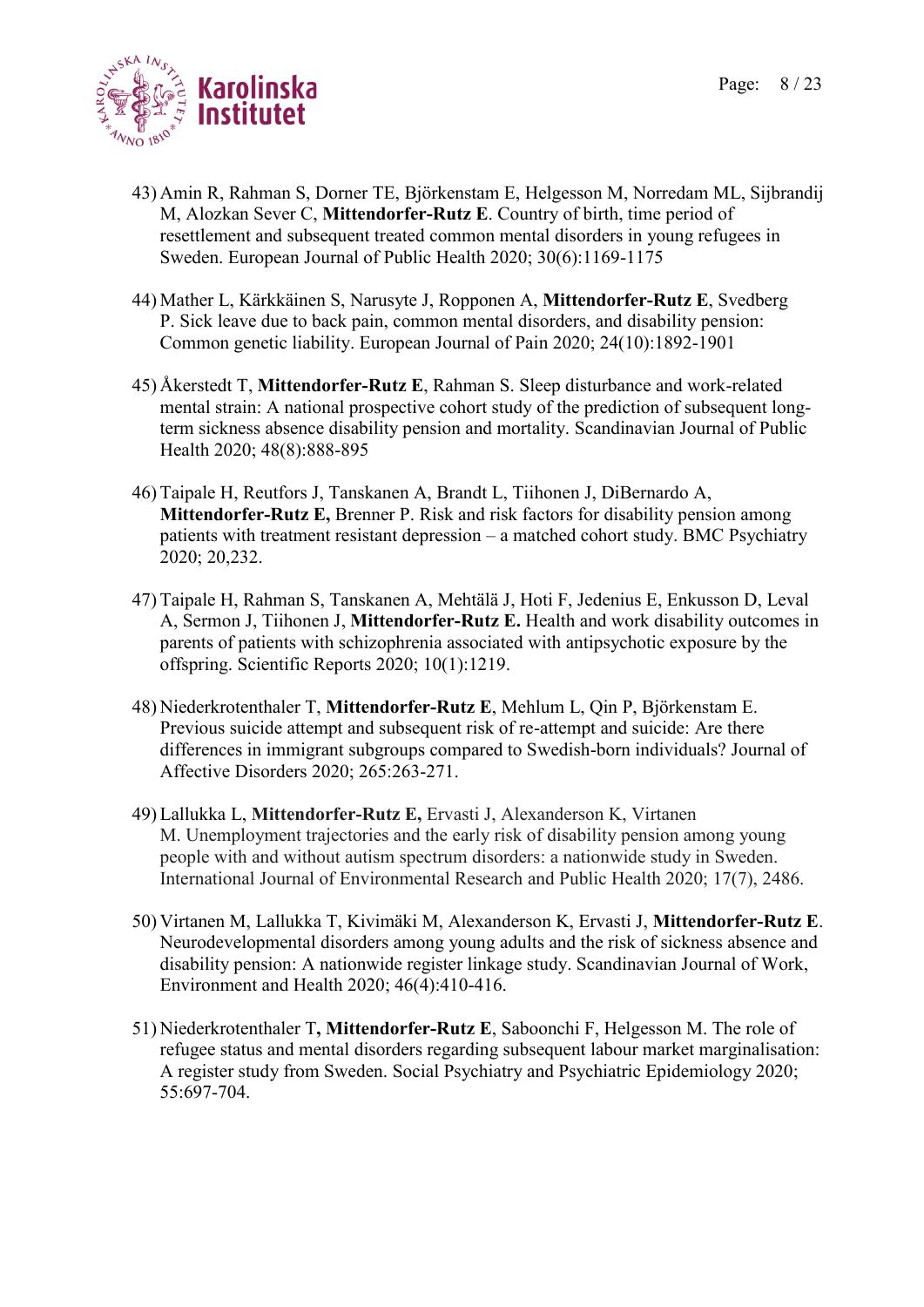

- 52)Björkenstam E, Helgesson M, Norredam M, Sijbrandij M, Montgomery CJ, **Mittendorfer-Rutz E**. Common mental disorders among young refugees in Sweden: The role of education and duration of residency. Journal of Affective Disorders 2020; 266:563-571.
- 53) Narusyte J, Ropponen A, **Mittendorfer-Rutz E.** Svedberg P. Shared liability to pain, common mental disorders, and long-term work disability differs among women and men. PAIN 2020; 161(5):1005-1011.
- 54)Björkenstam E, Helgesson M, Amin R, Lange T, **Mittendorfer-Rutz E**. Mental disorders and suicidal behavior in refugees and Swedish-born individuals: Is the association affected by work disability? Soc Psychiatry Psychiatr Epidemiol 2020; 55(8):1061-1071
- 55) Mather L, Ropponen A, Narusyte J, **Mittendorfer-Rutz E**, Svedberg P. Health, work and demographic factors associated with a lower risk of work disability and unemployment in employees with lower back, neck and shoulder pain. BMC Musculoskeletal Disorders 2019; 20:622.
- 56) **Mittendorfer-Rutz E**, Hagström A, Hollander AC. High Suicide Rates Among Unaccompanied Minors/Youth Seeking Asylum in Sweden. Crisis 2019;41(4):1-4. Doi: 10.1027/0227-5910/a000636
- 57) Niederkrotenthaler T, **Mittendorfer-Rutz E**, Thurner S, Endel G, Klimek P. Healthcare utilization, psychiatric medication and risk of rehospitalization in suicide-attempting patients with common mental disorders. Australian and New Zealand Journal of Psychiatry 2019:1-14. Doi: 10.1177/0004867419895112
- 58) Wang M, Mather L, Svedberg P, **Mittendorfer-Rutz E.** Suicide attempt following sickness absence and disability pension due to common mental disorders – A prospective Swedish twin study. Soc Psych Psych Epi 2020; 55(8); 1053-1060.
- 59) Wang M, Vaez M, Dorner TE, Rahman S, Helgesson M, Ivert T**, Mittendorfer-Rutz E**. Socio-demographic, labour market marginalisation, and medical characteristics as risk factors for reinfarction and mortality within 1 year after a first acute myocardial infarction-A register-based cohort study of a working age population in Sweden. BMJ Open 2019;9(12):e033616.
- 60) Amin R, Helgesson M, Runeson B, Tinghög P, Mehlum L, Qin P, Holmes EA, **Mittendorfer-Rutz E**. Suicide attempt and suicide in refugees in Sweden – a nationwide population-based cohort study*.* Psychological Medicine 2021;51(2):254-263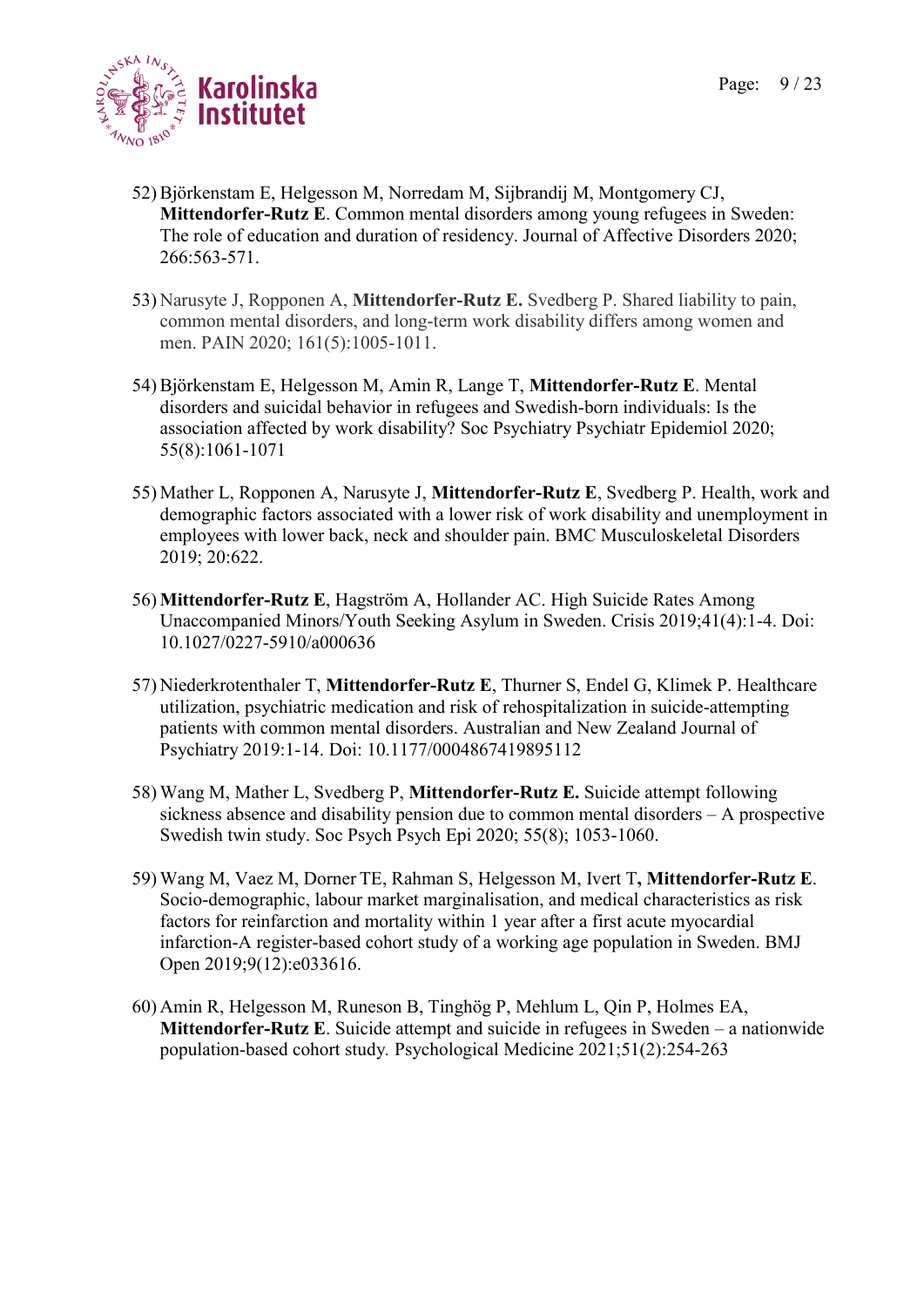

- 61)Björkenstam E, Helgesson M, Amin R, **Mittendorfer-Rutz E.** Mental disorders, suicide attempt and suicide: Differences in the association in refugees compared with Swedishborn individuals. The British Journal of Psychiatry 2020; 217(6):679-685
- 62)Bokenberger K, Rahman S, Wang M, Dorner TE, Helgesson M, Ivert T, **Mittendorfer-Rutz E.** Work-disability patterns before and after incident acute myocardial infarction and subsequent risk of common mental disorders: A Swedish cohort study. Scientific Reports 2019; 9(16086). Doi 10.1038/ s41598-019-52487-w
- 63) Kouvonen A, Mänty M, Harkko J, Sumanen H, Konttinen H, Lahti J, Pietilainen O, Blomgren J, Tuovinen E, Ketonen E-L, Stenberg J-H, Donnelly M, Sivertsen B, **Mittendorfer-Rutz E,** Pirkola S, Rahkonen O, Lallukka T. Effectiveness of internetdelivered cognitive behavioural therapy in reducing sickness absence among young employees with depressive symptoms: study protocol for a large-scale pragmatic randomised controlled trial. BMJ Open2019;9:e032119. doi:10.1136/bmjopen-2019- 03211
- 64) Okenwa-Emegwa L, Saboonchi F, **Mittendorfer-Rutz E**, Helgesson M, Tinghög P. Prevalence and predictors of low future expectations among Syrian refugees resettled in Sweden. Heliyon 2019; 5(10):e02554. Doi: 10.1016/j.heliyon.2019. e02554
- 65)Ropponen A, Rahman S, Svedberg P, Helgesson M, Dorner T, **Mittendorfer-Rutz E**. Changes in prescription of antidepressants and disability pension due to back pain, compared with other musculoskeletal and other somatic diagnoses: a cohort study in Sweden. BMJ Open 2019; 9:e029836
- 66) Sengoelge M, Johnson-Singh CM, **Mittendorfer-Rutz E,** Vaez M, Saboonchi F. Identifying subgroups of refugees from Syria resettlred in Sweden based on multiple trauma exposures: A latent class analysis of trauma history and mental health outcomes. J Psychosom Res. 2019;125:109814.
- 67) Hirvikoski T, Boman M, Chen Q, D'Onofrio BM, **Mittendorfer-Rutz E,** Lichtenstein P, Bölte S, Larsson H. Individual risk and familial liability for suicide attempt and suicide in autism: A population-based study. Psychological Medicine 2020; 50(9):1463-1474.
- 68)Ropponen A, Narusyte J, **Mittendorfer-Rutz E**, Svedberg P. Number of Pain Locations as a Predictor of Cause-Specific Disability Pension in Sweden-Do Common Mental Disorders Play a Role? Journal of Occupational and Environmental Medicine 2019; 61(8): 646-652.
- 69) Di Thiene D, Helgesson M , Rahman S, Alexanderson K, Tiihonen J, La Torre G, **Mittendorfer-Rutz E.** Trajectories of sickness absence, disability pension and unemployment in young immigrants with common mental disorders. European Journal of Public Health 2019;29(6):1055-1062.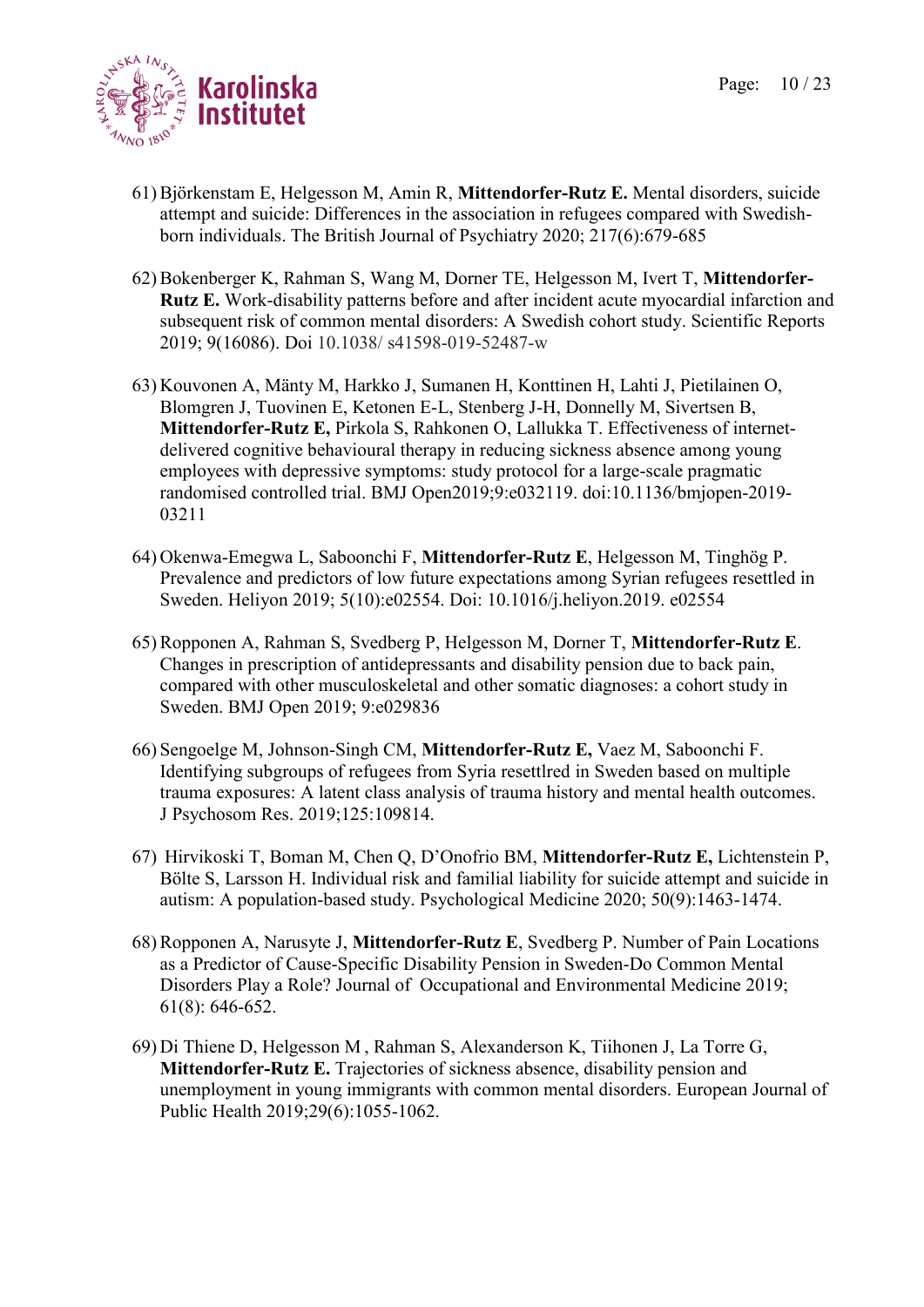

- 70) Lalic S, Simon S, Gyllensten H, Gisev N, Friberg E, Ilomaki J, Sluggett J, **Mittendorfer-Rutz E,** Alexanderson K. Trajectories of sickness absence and disability pension before and after opioid initiation for non-cancer pain: 10-year population-based study. Pain 2019; 160(5):1224-33. PMID: 31009421
- 71) Rantonen O, Alexanderson K, Clark A, Aalto V, Sónden A, Brønnum-Hansen H, Hougaard C, Rod N, **Mittendorfer-Rutz E**, Kivimäki M, Oksanen T, Salo P. Antidepressant treatment among social workers, human service professionals, and nonhuman service professionals: a multicohort study in Finland, Sweden, and Denmark. Journal of Affective Disorders 2019; 250:153-62. PMID: 30856492
- 72) Helgesson M, Wang M, Niederkrotenthaler T, Saboonchi F, **Mittendorfer-Rutz E**. Labour market marginalisation among refugees from different countries of birth: a prospective cohort study on refugees to Sweden. J Epidemiol Community Health 2019; 73(5):407-415. PMID:30755462
- 73) Wang M, Vaez M, Dorner TE, Rahman S, Helgesson M, Ivert T, **Mittendorfer-Rutz E**. Risk factors for subsequent work disability in patients with acute myocardial infarction. Eur J Public Health 2019; 29(3):531-540. PMID: 30649281
- 74) Rahman S, **Mittendorfer-Rutz E**, Dorner TE, Pazarlis K, Ropponen A, Svedberg P, Wang M, Helgesson M. Work disability in low back pain patients with or without surgery, and the role of social insurance regulation changes in Sweden. Eur J Public Health 2019; 29(3):524-530. PMID: 30445623
- 75) Helgesson M, Tinghög P, Wang M, Rahman S, Saboonchi F, **Mittendorfer-Rutz E**. Trajectories of work disability and unemployment among young adults with common mental disorders. BMC Public Health; 2018; 6;18(1):1228. PMID:30400785
- 76) Rahman S, **Mittendorfer-Rutz E,** Dorner TE, Pazarlis K, Ropponen A, Svedberg P, Wang M, Helgesson M. Work-disability in low back pain patients with or without surgery, and the role of social insurance regulation changes in Sweden. European Journal of Public Health 2019; 29(3):524-530.
- 77) Helgesson M, Tinghög P, Wang M, Rahman S, Saboonchi F, **Mittendorfer-Rutz E.** Trajectories of work disability and unemployment among young adults with common mental disorders. BMC Public Health 2018, 18(1):1228. PMID: 30400785
- 78) **Mittendorfer-Rutz E**, Rahman S, Tanskanen A, Majak M, Mehtälä J, Hoti F, Jedenius E, Enkusson D, Leval A, Sermon J, Taipale H, Tiihonen J. Burden for parents of patients with schizophrenia—a nationwide comparative study of parents of offspring with rheumatoid arthritis, multiple sclerosis, epilepsy, and healthy controls. Schizophrenia Bulletin. 2018; 45(4):794-803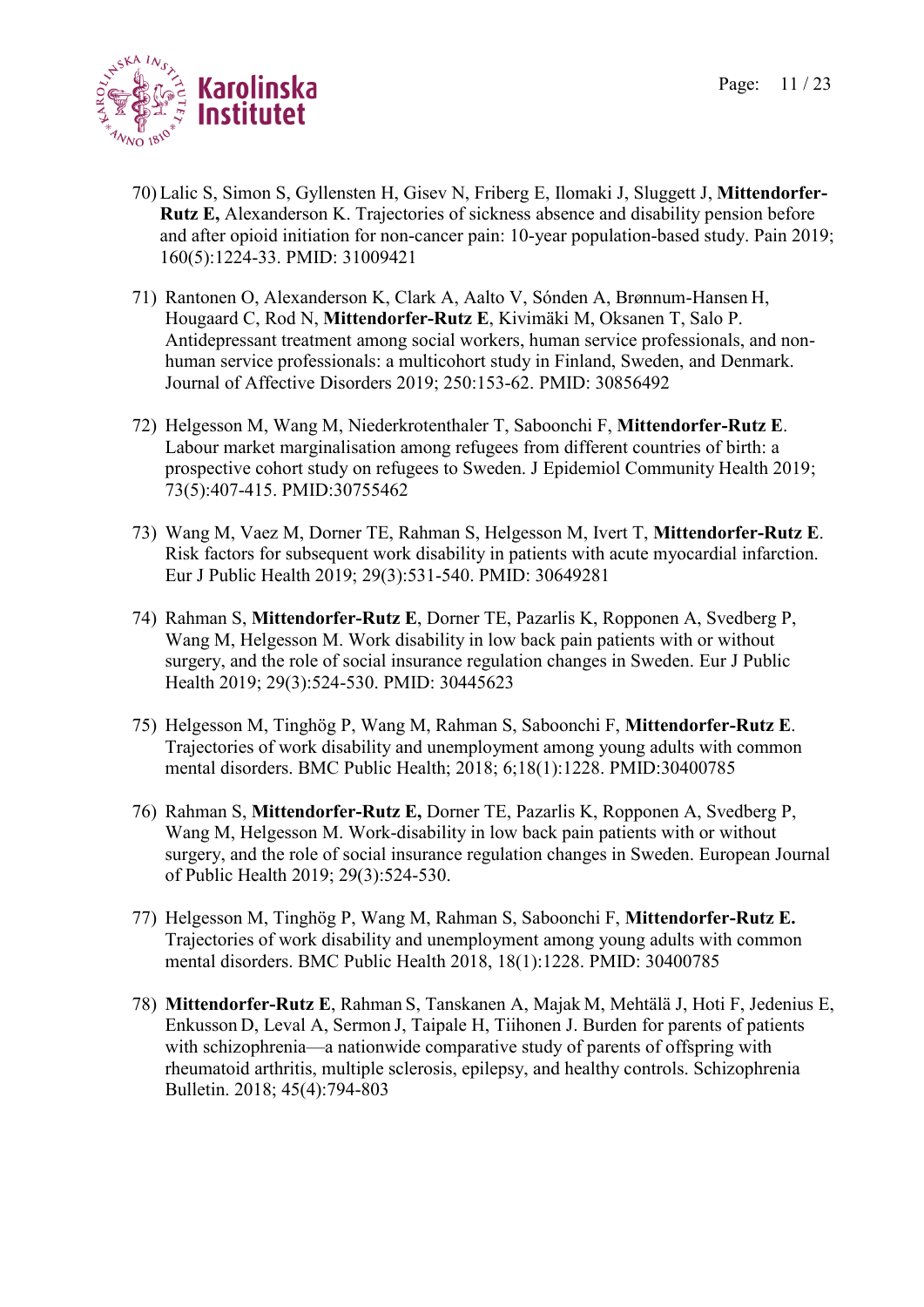

- 79) Dorner TE, Helgesson M, Nilsson K, Pazarlis K, Ropponen A, Svedberg P, **Mittendorfer-Rutz E**. Course and characteristics of work disability 3 years before and after lumbar spine decompression surgery– a national population-based study. Scientific reports 2018 Aug 7;8(1):11811. doi: 10.1038/s41598-018-30211-4. PMID: 30087405
- 80) Wang M, **Mittendorfer-Rutz E**, Dorner TE, Pazarlis KA, Ropponen A, Svedberg P, Helgesson M. Determinants of work disability following lumbar spine decompression surgery. Scand J Public Health 2018; 47(3):281-292
- 81) Perez-Vigil A, **Mittendorfer-Rutz E**, Helgesson M, Fernandez de la Cruz L, Mataix-Cols D. Labour market marginalisation in obsessive-compulsive disorder: a nationwide register-based sibling control study. Psychol Med 2018, 28:1-10. PMID: 29950186
- 82) Ervasti J, Virtanen M, Lallukka T, Friberg E, **Mittendorfer-Rutz E**, Lundström E, Alexanderson K. Trends in diagnosis-specific work disability before and after ischaemic heart disease: a nationwide population-based cohort study in Sweden. BMJ Open. 2018 Apr 19;8(4):e019749. PMID: 29674367
- 83) Niederkrotenthaler T, Helgesson M, Rahman S, Wang M, **Mittendorfer-Rutz E**. [Period](https://www.ncbi.nlm.nih.gov/pubmed/29036335)  [effects in the risk of subsequent labour market marginalisation in young suicide](https://www.ncbi.nlm.nih.gov/pubmed/29036335)  [attempters.](https://www.ncbi.nlm.nih.gov/pubmed/29036335) Eur J Public Health. 2018, 28(2):253-258. PMID: 29036335
- 84) Beckman K, **Mittendorfer-Rutz E**, Waern M, Larsson H, Runeson B, Dahlin M. [Method](https://www.ncbi.nlm.nih.gov/pubmed/29504652)  [of self-harm in adolescents and young adults and risk of subsequent suicide.](https://www.ncbi.nlm.nih.gov/pubmed/29504652) J Child Psychol Psychiatry. 2018; 59(9):948-956. PMID:29504652
- 85) **Mittendorfer-Rutz E**, Ivert T, Vaez M, Dorner TE. Synergistic effect between ischemic heart disease and common mental disorders and the risk of premature exit from the labour market - A nationwide register based study from Sweden. European Heart Journal 2018; 39(7):578-585. PMID: 28430901
- 86) Rahman S, Wiberg M, Alexanderson K, Jokinen J, Tanskanen A, **Mittendorfer-Rutz E**. [Trajectories of antidepressant medication use in individuals before and after being](https://www.ncbi.nlm.nih.gov/pubmed/29439697)  [granted disability pension due to common mental disorders-](https://www.ncbi.nlm.nih.gov/pubmed/29439697) a nationwide register-based [study.](https://www.ncbi.nlm.nih.gov/pubmed/29439697) BMC Psychiatry. 2018,18(1):47. PMID:29439697
- 87) Wang M, Vaez M, Dorner TE, Tiihonen J, Voss M, Ivert T, **Mittendorfer-Rutz E**. [Trajectories and characteristics of work disability before and after acute myocardial](https://www.ncbi.nlm.nih.gov/pubmed/28864716)  [infarction.](https://www.ncbi.nlm.nih.gov/pubmed/28864716) Heart. 2018,104(4):340-348. PMID: 28864716
- 88) Lallukka T, Ervasti J, Lundström E, **Mittendorfer-Rutz E**, Friberg E, Virtanen M, Alexanderson K. [Trends in Diagnosis-Specific Work Disability Before and After Stroke:](https://www.ncbi.nlm.nih.gov/pubmed/29301760)  [A Longitudinal Population-Based Study](https://www.ncbi.nlm.nih.gov/pubmed/29301760) in Sweden. J Am Heart Assoc. 2018;7(1). PMID:29301760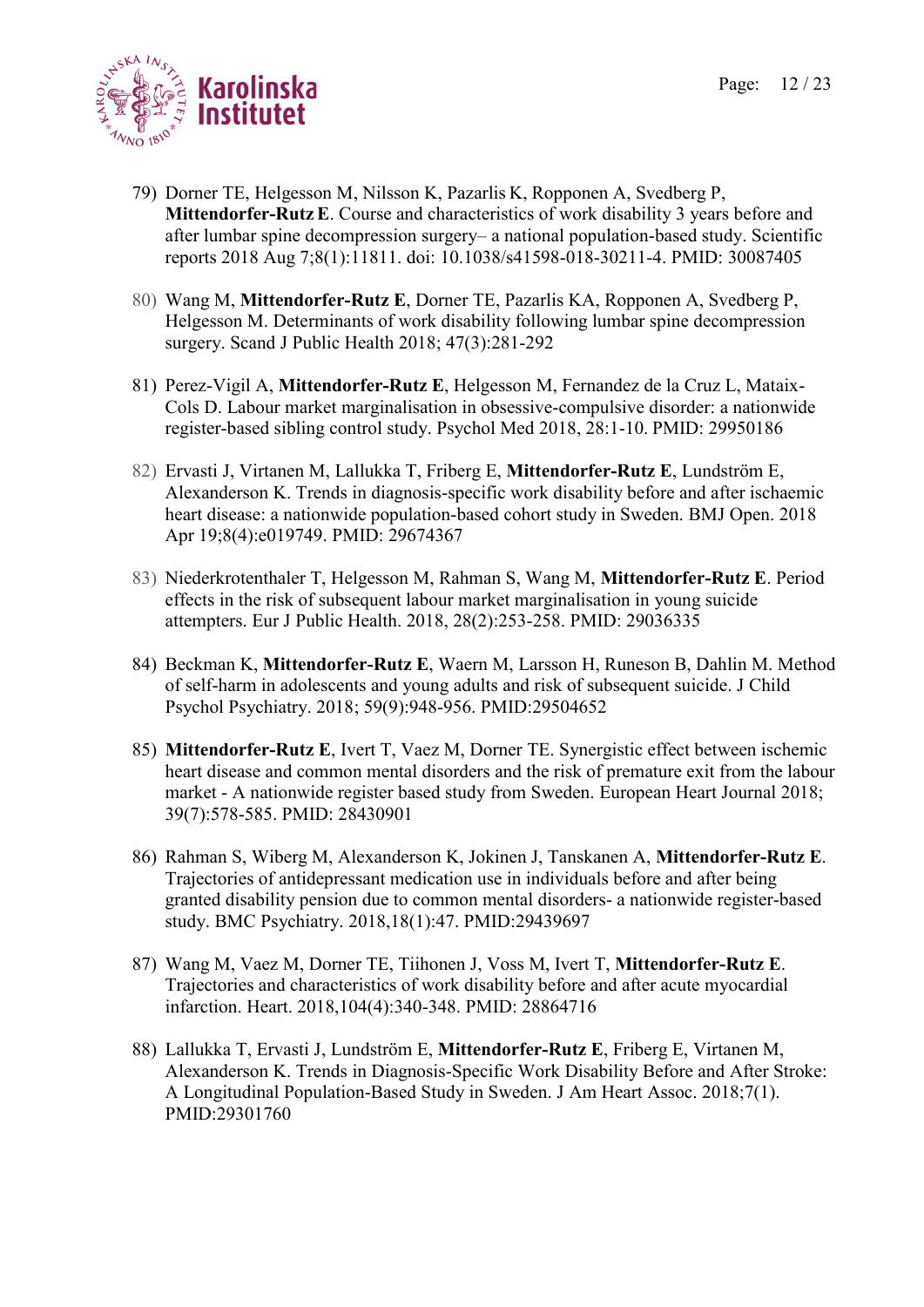

- 89) Di Thiene D, Rahman S, Helgesson M, Wang M, Alexanderson K, Tiihonen J, La Torre G, **Mittendorfer-Rutz E**. [Healthcare use among immigrants and natives in Sweden on](https://www.ncbi.nlm.nih.gov/pubmed/29206997)  [disability pension, before and after changes of regulations.](https://www.ncbi.nlm.nih.gov/pubmed/29206997) Eur J Public Health. 2018; 28(3):445-451. PMID: 29206997
- 90) Ropponen A, Narusyte J, Mather L, **Mittendorfer-Rutz E**, Åkerstedt T, Svedberg P. [Night work as a risk factor for future cause-specific disability pension: A prospective](https://www.ncbi.nlm.nih.gov/pubmed/29144170)  [twin cohort study in Sweden.](https://www.ncbi.nlm.nih.gov/pubmed/29144170) Chronobiol Int. 2018;35(2):249-260. PMID:29144170
- 91) **Mittendorfer-Rutz E**, Dorner TE. Socio-economic factors associated with the 1-year prevalence of severe pain and pain-related sickness absence in the Austrian population. Wien Klin Wochenschr. 2018, 130(1-2):4-13. PMID: 28639082
- 92) Dorner TE, Stein KV, Hahne J, Wepner F, Friedrich M, **Mittendorfer-Rutz E**. How are socio-demographic and psycho-social factors associated with the prevalence and chronicity of severe pain in 14 different body sites? A cross-sectional population-based survey. Wien Klin Wochenschr. 2018;130(1-2):14-22. PMID: 28634778
- 93) Taipale H, **Mittendorfer-Rutz E**, Alexanderson K, Majak M, Mehtälä J, Hoti F, Jedenius E, Enkusson D, Leval A, Sermon J, Tanskanen A, Tiihonen J. [Antipsychotics](https://www.ncbi.nlm.nih.gov/pubmed/29274734)  [and mortality in a nationwide cohort of 29,823 patients with schizophrenia.](https://www.ncbi.nlm.nih.gov/pubmed/29274734) Schizophr Res. 2018; 197:274-280. PMID:29274734
- 94) Di Thiene D, Helgesson M, Alexanderson K, La Torre G, Tiihonen J, **Mittendorfer-Rutz E**. Risk of disability pension in [first and second generation immigrants: the role of](https://www.ncbi.nlm.nih.gov/pubmed/29202827)  [age and region of birth in a prospective population-based study from Sweden.](https://www.ncbi.nlm.nih.gov/pubmed/29202827) BMC Public Health. 2017;17(1):931. PMID:29202827
- 95) Wang M, Helgesson M, Rahman S, Niederkrotenthaler T, **Mittendorfer-Rutz E**. [Trajectories and characteristics of functional impairment before and after suicide attempt](https://www.ncbi.nlm.nih.gov/pubmed/29221477)  in young adults - [a nationwide register-based cohort study.](https://www.ncbi.nlm.nih.gov/pubmed/29221477) BMC Psychiatry. 2017;17(1):393. PMID:29221477
- 96) Kvillemo K, **Mittendorfer-Rutz E**, Bränström R, Nilsson K, Alexanderson K. Sickness absence and disability pension following breast cancer diagnosis: a five-year nationwide cohort study. Journal of Clinical Oncology, 2017;35(18):2044-2052. PMID: 28459607
- 97) Ervasti J, Virtanen M, Lallukka T, Friberg E, **Mittendorfer-Rutz E**, Lundström E, Alexanderson K. [Permanent work disability before and after ischaemic heart disease or](https://www.ncbi.nlm.nih.gov/pubmed/28965101)  [stroke event: a nationwide population-based cohort study in Sweden.](https://www.ncbi.nlm.nih.gov/pubmed/28965101) BMJ Open. 2017;7(9):e017910. PMID: 28965101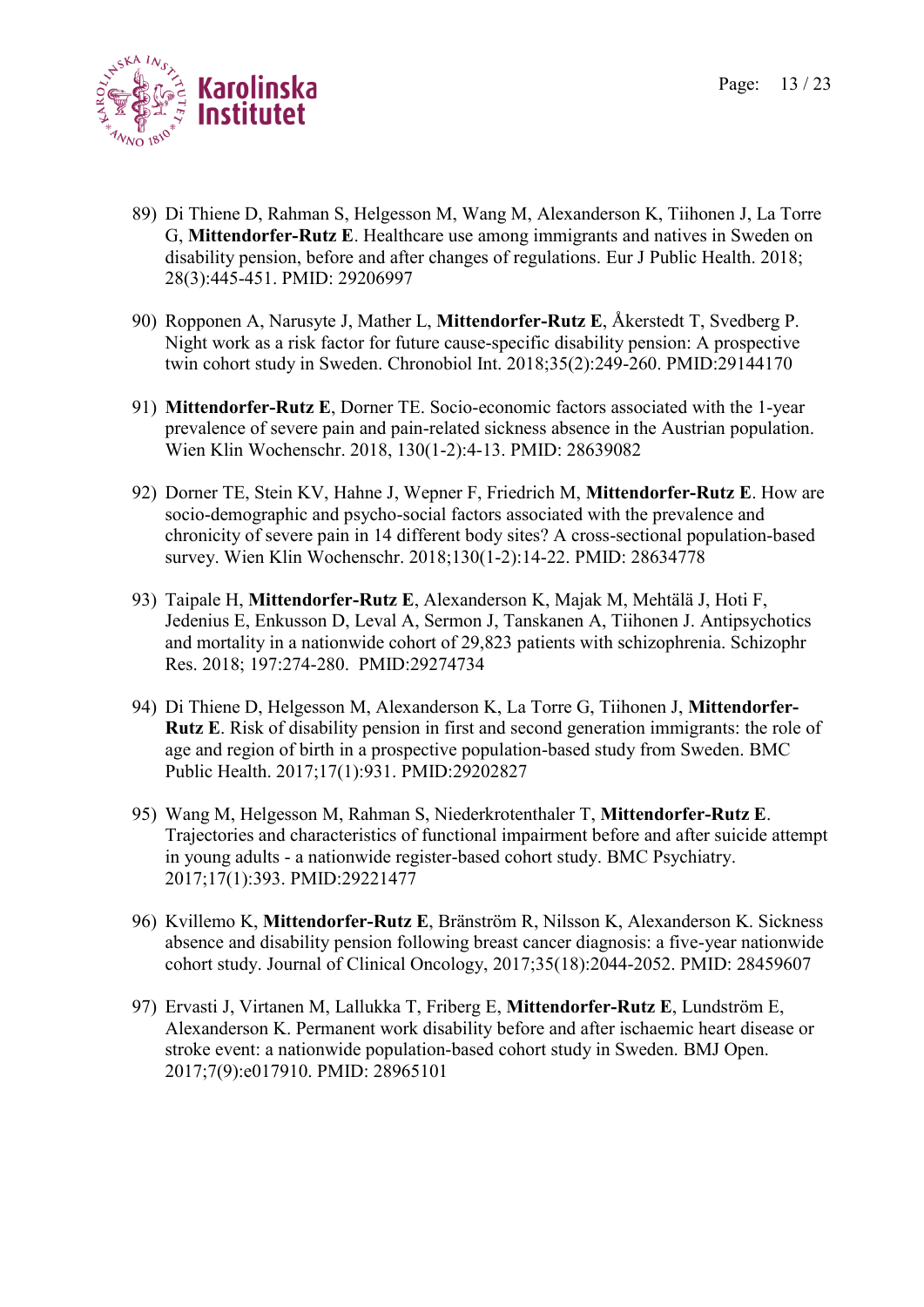

- 98) Tiihonen J, **Mittendorfer-Rutz E**, Majak M, Mehtälä J, Hoti F, Jedenius E, Enkusson D, Leval A, Sermon J, Tanskanen A, Taipale H. Real world effectiveness of antipsychotic treatments in a nationwide cohort of 29,823 patients. JAMA Psychiatry, 2017;74(7):686- 693. PMID: 28593216
- 99) Helgesson M, Tinghög P, Niederkrotenthaler T, Saboonchi F, **Mittendorfer-Rutz E**. Labour-market marginalisation after mental disorders among young natives and immigrants living in Sweden. BMC Public Health. 2017;17(1):593. doi: 10.1186/s12889- 017-4504-4. PMID: 28645250
- 100) Kärkkäinen S, Ropponen A, Narusyte J, Mather L, Åkerstedt T, Silventoinen K, **Mittendorfer-Rutz E**, Svedberg P. Night work as a risk factor of future disability pension due to musculoskeletal diagnoses: a prospective cohort study of Swedish twins. Eur J Public Health. 2017;27(4):659-664, PMID: 28633449
- 101) Dorner T, **Mittendorfer-Rutz E**. Socioeconomic inequalities in treatment of individuals with common mental disorders regarding subsequent development of mental illness Social Psychiatry and Psychiatric Epidemiology, 2017;52(8):1015-1022, PMID: 28497357
- 102) Virtanen M, Ervasti J, **Mittendorfer-Rutz E**, Lallukka T, Kjelgård L, Friberg E, Kivimäki M, Lundström E, Alexanderson K. Work disability before and after a major cardiovascular event: a ten-year study using nationwide medical and insurance registers. Sci Rep. 2017 Apr 25;7(1):1142. PMID: 28442715
- 103) Werlen L, Helgesson M, **Mittendorfer-Rutz E**. Are there differences in predictors of permanent work disability between immigrants and natives – a cohort study of adults with sick leave due to common mental disorders, BMJ open, 2017 Mar 17;7(3):e014431. PMID: 28314745
- 104) Niederkrotenthaler T, Wang M, Helgesson M, Wilcox H, Gould M, **Mittendorfer-Rutz E**. Labour market marginalisation subsequent to suicide attempt in young migrants and native Swedes. Social Psychiatry and Psychiatric Epidemiology, 2017;52(5):549-558, PMID: 28220213
- 105) Rahman S, Mittendorfer-Rutz E, Alexanderson K, Jokinen J, Tinghög P. Disability pension due to common mental disorders and healthcare use before and after policy changes - a nationwide study. European Journal of Public Health. 2017 Feb 1;27(1):90-96. PMID: 28177513
- 106) Tiihonen J, **Mittendorfer-Rutz E**, Torniainen M, Alexanderson K, Tanskanen A. Mortality and cumulative exposure to antipsychotics, antidepressants and benzodiazepines in patients with schizophrenia: an observational follow-up study. The American Journal of Psychiatry, 2016;173(6):600-6. PMID: 26651392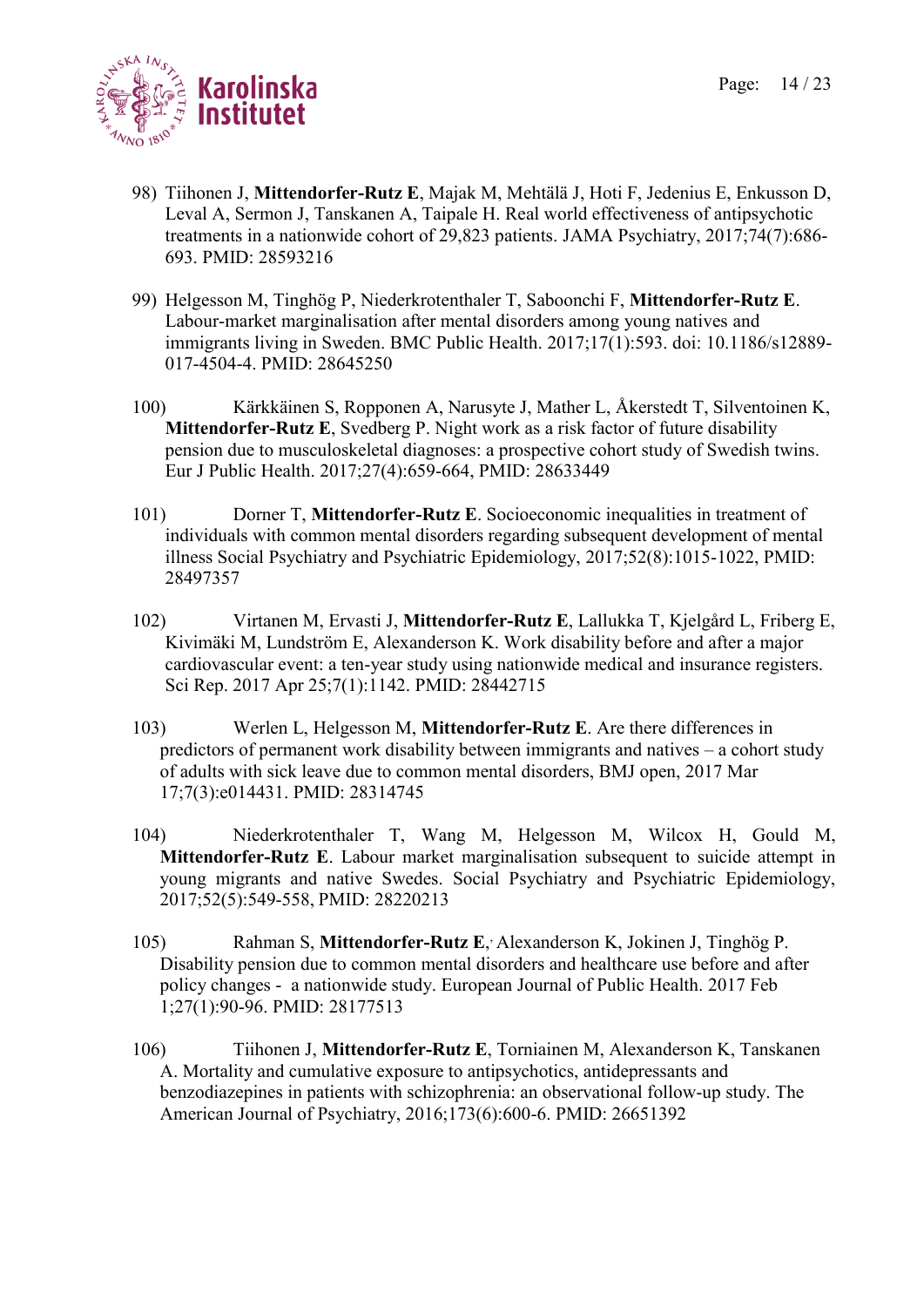

- 107) Mogensen H, Möller J, Hultin H, **Mittendorfer-Rutz E**. Death of a close relative and the risk of suicide in Sweden - a large scale register based case-crossover study. PLoS One. 2016 Oct 11;11(10):e0164274. PMID: 27727324
- 108) Beckman K, **Mittendorfer-Rutz E**, Lichtenstein P, Larsson H, Almqvist C, Runeson B, Dahlin M. Mental illness and suicide after self-harm among young adultslong-term follow-up of self-harm patients, admitted to hospital care, in a national cohort. Psychol Med 2016 Dec;46(16):3397-3405. PMID: 27644850
- 109) Rantonen O, Alexanderson K, Pentti J, Kjeldgård L, Hämäläinen J, **Mittendorfer-Rutz E**, Kivimäki M, Vahtera J, Salo P. Trends in work disability due to mental diagnoses among social workers in Finland and Sweden in 2005–2012. Epidemiology and Psychiatric Sciences. 2017;26(6):644-654, PMID: 27608540
- 110) Hirvikoski, T, **Mittendorfer-Rutz, E**, Boman, M, Larsson, H, Lichtenstein, P, Bölte, S. Premature mortality in autism spectrum disorder. British Journal of Psychiatry. 2016;208(3):232-8. PMID: 26541693
- 111) [Wang M,](http://www.ncbi.nlm.nih.gov/pubmed/?term=Wang%20M%5BAuthor%5D&cauthor=true&cauthor_uid=27418585) [Alexanderson K,](http://www.ncbi.nlm.nih.gov/pubmed/?term=Alexanderson%20K%5BAuthor%5D&cauthor=true&cauthor_uid=27418585) [Runeson B,](http://www.ncbi.nlm.nih.gov/pubmed/?term=Runeson%20B%5BAuthor%5D&cauthor=true&cauthor_uid=27418585) **[Mittendorfer-Rutz E](http://www.ncbi.nlm.nih.gov/pubmed/?term=Mittendorfer-Rutz%20E%5BAuthor%5D&cauthor=true&cauthor_uid=27418585)**. Morbidity and suicide mortality following sick leave in relation to changes of social insurance regulations in Sweden. [Eur J Public Health.](http://www.ncbi.nlm.nih.gov/pubmed/27418585) 2016;26(6):1061-1069. PMID: 27418585
- 112) [Lallukka T,](http://www.ncbi.nlm.nih.gov/pubmed/?term=Lallukka%20T%5BAuthor%5D&cauthor=true&cauthor_uid=27324618) [Ervasti J,](http://www.ncbi.nlm.nih.gov/pubmed/?term=Ervasti%20J%5BAuthor%5D&cauthor=true&cauthor_uid=27324618) **[Mittendorfer-Rutz E](http://www.ncbi.nlm.nih.gov/pubmed/?term=Mittendorfer-Rutz%20E%5BAuthor%5D&cauthor=true&cauthor_uid=27324618)**, [Tinghög P,](http://www.ncbi.nlm.nih.gov/pubmed/?term=Tingh%C3%B6g%20P%5BAuthor%5D&cauthor=true&cauthor_uid=27324618) [Kjeldgård L,](http://www.ncbi.nlm.nih.gov/pubmed/?term=Kjeldg%C3%A5rd%20L%5BAuthor%5D&cauthor=true&cauthor_uid=27324618) [Pentti J,](http://www.ncbi.nlm.nih.gov/pubmed/?term=Pentti%20J%5BAuthor%5D&cauthor=true&cauthor_uid=27324618) [Virtanen M,](http://www.ncbi.nlm.nih.gov/pubmed/?term=Virtanen%20M%5BAuthor%5D&cauthor=true&cauthor_uid=27324618) [Alexanderson K.](http://www.ncbi.nlm.nih.gov/pubmed/?term=Alexanderson%20K%5BAuthor%5D&cauthor=true&cauthor_uid=27324618) The joint contribution of diabetes and work disability to premature death during working age: a population-based study in Sweden. [Scand J Public](http://www.ncbi.nlm.nih.gov/pubmed/27324618)  [Health.](http://www.ncbi.nlm.nih.gov/pubmed/27324618) 2016;44(6):580-6. PMID: 27324618
- 113) [Brenner P,](http://www.ncbi.nlm.nih.gov/pubmed/?term=Brenner%20P%5BAuthor%5D&cauthor=true&cauthor_uid=27169415) **[Mittendorfer-Rutz E](http://www.ncbi.nlm.nih.gov/pubmed/?term=Mittendorfer-Rutz%20E%5BAuthor%5D&cauthor=true&cauthor_uid=27169415)**, [Jokinen J,](http://www.ncbi.nlm.nih.gov/pubmed/?term=Jokinen%20J%5BAuthor%5D&cauthor=true&cauthor_uid=27169415) [Alexanderson K,](http://www.ncbi.nlm.nih.gov/pubmed/?term=Alexanderson%20K%5BAuthor%5D&cauthor=true&cauthor_uid=27169415) [Hillert J,](http://www.ncbi.nlm.nih.gov/pubmed/?term=Hillert%20J%5BAuthor%5D&cauthor=true&cauthor_uid=27169415) [Tinghög](http://www.ncbi.nlm.nih.gov/pubmed/?term=Tingh%C3%B6g%20P%5BAuthor%5D&cauthor=true&cauthor_uid=27169415)  [P.](http://www.ncbi.nlm.nih.gov/pubmed/?term=Tingh%C3%B6g%20P%5BAuthor%5D&cauthor=true&cauthor_uid=27169415) Prescribed psychiatric medication among multiple sclerosis patients before and after disability pension: a register study with matched controls. [Soc Psychiatry Psychiatr](http://www.ncbi.nlm.nih.gov/pubmed/27169415)  [Epidemiol.](http://www.ncbi.nlm.nih.gov/pubmed/27169415) 2016;51(7):1047-54. PMID: 27169415
- 114) Rahman S, Alexanderson K, Jokinen J, **Mittendorfer-Rutz E**. Disability pension due to common mental disorders and subsequent suicidal behaviour; a populationbased prospective cohort study. BMJ Open, 2016;6(4):e010152. PMID: 27044577
- 115) Niederkrotenthaler T, Tinghög P, Goldman-Mellor S, Wilcox HC, Gould M, **Mittendorfer-Rutz E**. Medical and social determinants of subsequent labour market marginalization in young hospitalized suicide attempters. [PLoS One.](http://www.ncbi.nlm.nih.gov/pubmed/25365217) 2016, Jan 19;11(1). PMID: 26784886
- 116) Ervasti J, Virtanen M, Lallukka T, Pentti J, Kjeldgård L, **Mittendorfer-Rutz E**, Tinghög P, Alexanderson K. Contribution of comorbid conditions to the association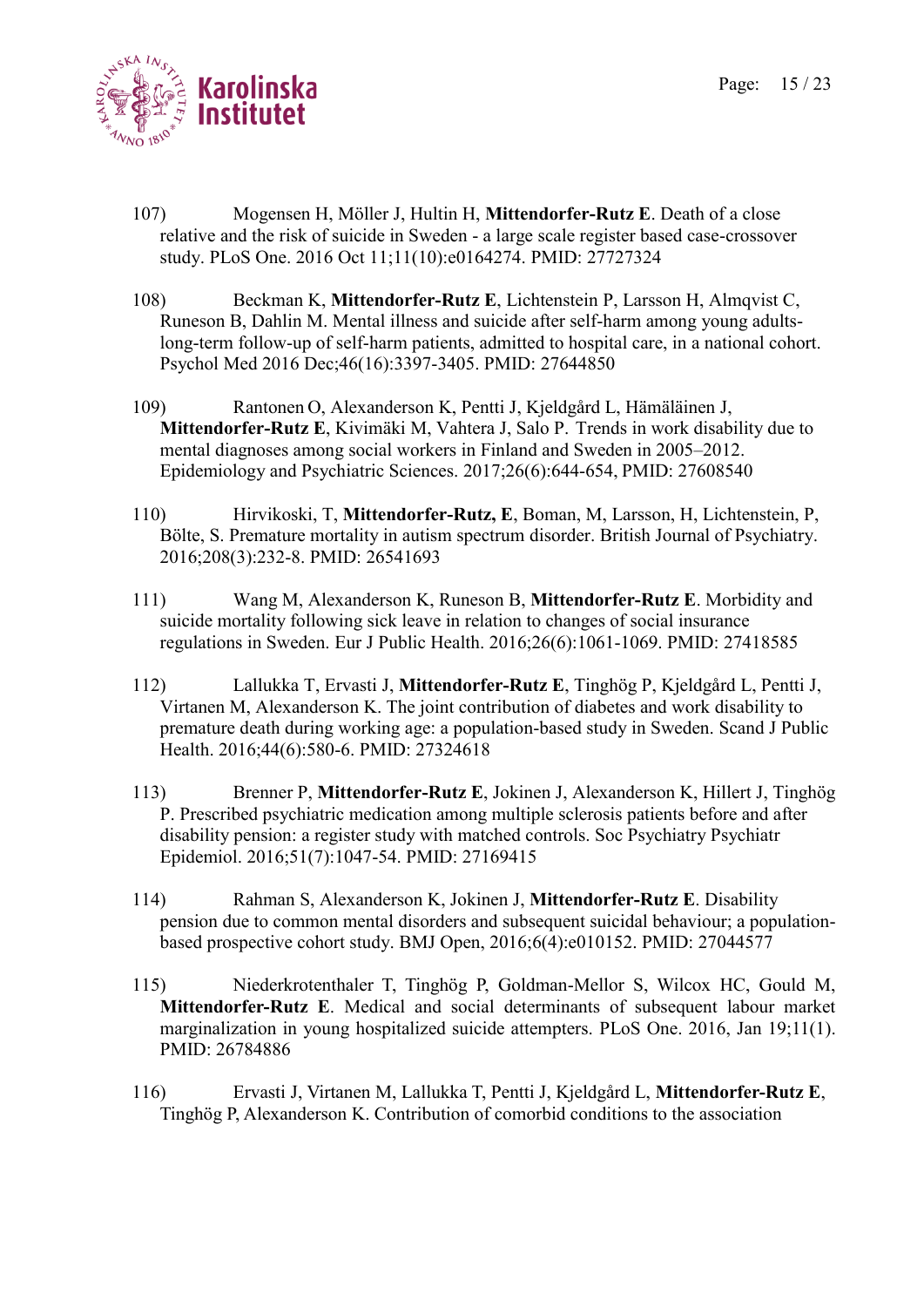

between diabetes and disability pensions: a population-based nationwide cohort study. Scandinavian Journal of Work, Environment and Health. 2016;42(3):209-16. PMID: 26928337

- 117) Dorner TE, Alexanderson K, Svedberg P, Tinghög P, Ropponen A, **Mittendorfer-Rutz E**. Synergistic effect between back pain and common mental disorders and the risk of future disability pension – A nationwide study from Sweden. Psychological Medicine. 2016;46(2):425-36. PMID: 26467609
- 118) Björkenstam C, Tinghög P, Brenner P, **Mittendorfer-Rutz E**, Hillert J, Jokinen J, Alexanderson J. Is disability pension a risk indicator for future need of psychiatric healthcare or suicidal behavior among MS patients- a nationwide register study in Sweden? BMC Psychiatry, 2015, 15(1). PMID: 26573305
- 119) Wang M, Björkenstam C, Alexanderson K, Runeson B, Tinghög P, **Mittendorfer-Rutz E.** Trajectories of work-related functional impairment prior to suicide. PlosOne, 2015;10(10):e0139937. PMID: 26444997
- 120) Virtanen M, Ervasti J, **Mittendorfer-Rutz E**, Tinghög P, Lallukka T, Kjeldgård L, Pentti J, Alexanderson K. Trends of Diagnosis-Specific Work Disability After Newly Diagnosed Diabetes: A Four-Year Nationwide Prospective Cohort Study. Diabetes Care 2015;38(10):1883-90. PMID: 26251407
- 121) Ervasti J, Virtanen M, Lallukka T, Pentti J, Tinghög P, Kjeldgård L, **Mittendorfer-Rutz E**, Alexanderson K. Work Disability Before and After the Diagnosis of Diabetes: A Nationwide Population-Based Register Study in Sweden. American Journal of Public Health, 2015;105(6):e22-9. PMID: 25879142
- 122) Dorner T, Alexanderson K, Svedberg K, Ropponen A, Stein K, **Mittendorfer-Rutz E**. Sickness absence due to back pain or depressive episode and the risk of all-cause and diagnosis-specific disability pension; a Swedish cohort study of 4,823,069 individuals. European Journal of Pain, 2015;19(9):1308-20. PMID: 25703233
- 123) Wang M, Alexanderson K, Runeson B, **Mittendorfer-Rutz E**. Sick-leave measures, socio-demographic factors and health care as risk indicators for suicidal behaviour in patients with depressive disorders- a nationwide prospective cohort study. Journal of Affective Disorders. 2015;173:201-10. PMID: 25462417
- 124) [Wilcox HC,](http://www.ncbi.nlm.nih.gov/pubmed/?term=Wilcox%20HC%5BAuthor%5D&cauthor=true&cauthor_uid=25552253) **[Mittendorfer-Rutz E](http://www.ncbi.nlm.nih.gov/pubmed/?term=Mittendorfer-Rutz%20E%5BAuthor%5D&cauthor=true&cauthor_uid=25552253)**, [Kjeldgård L,](http://www.ncbi.nlm.nih.gov/pubmed/?term=Kjeldg%C3%A5rd%20L%5BAuthor%5D&cauthor=true&cauthor_uid=25552253) [Alexanderson K,](http://www.ncbi.nlm.nih.gov/pubmed/?term=Alexanderson%20K%5BAuthor%5D&cauthor=true&cauthor_uid=25552253) [Runeson](http://www.ncbi.nlm.nih.gov/pubmed/?term=Runeson%20B%5BAuthor%5D&cauthor=true&cauthor_uid=25552253) B. Functional impairment due to bereavement after the death of adolescent or young adult offspring in a national population study of 1,051,515 parents. [Soc Psychiatry Psychiatr](http://www.ncbi.nlm.nih.gov/pubmed/25552253)  [Epidemiol.](http://www.ncbi.nlm.nih.gov/pubmed/25552253) 2015;50(8):1249-56. PMID: 25552253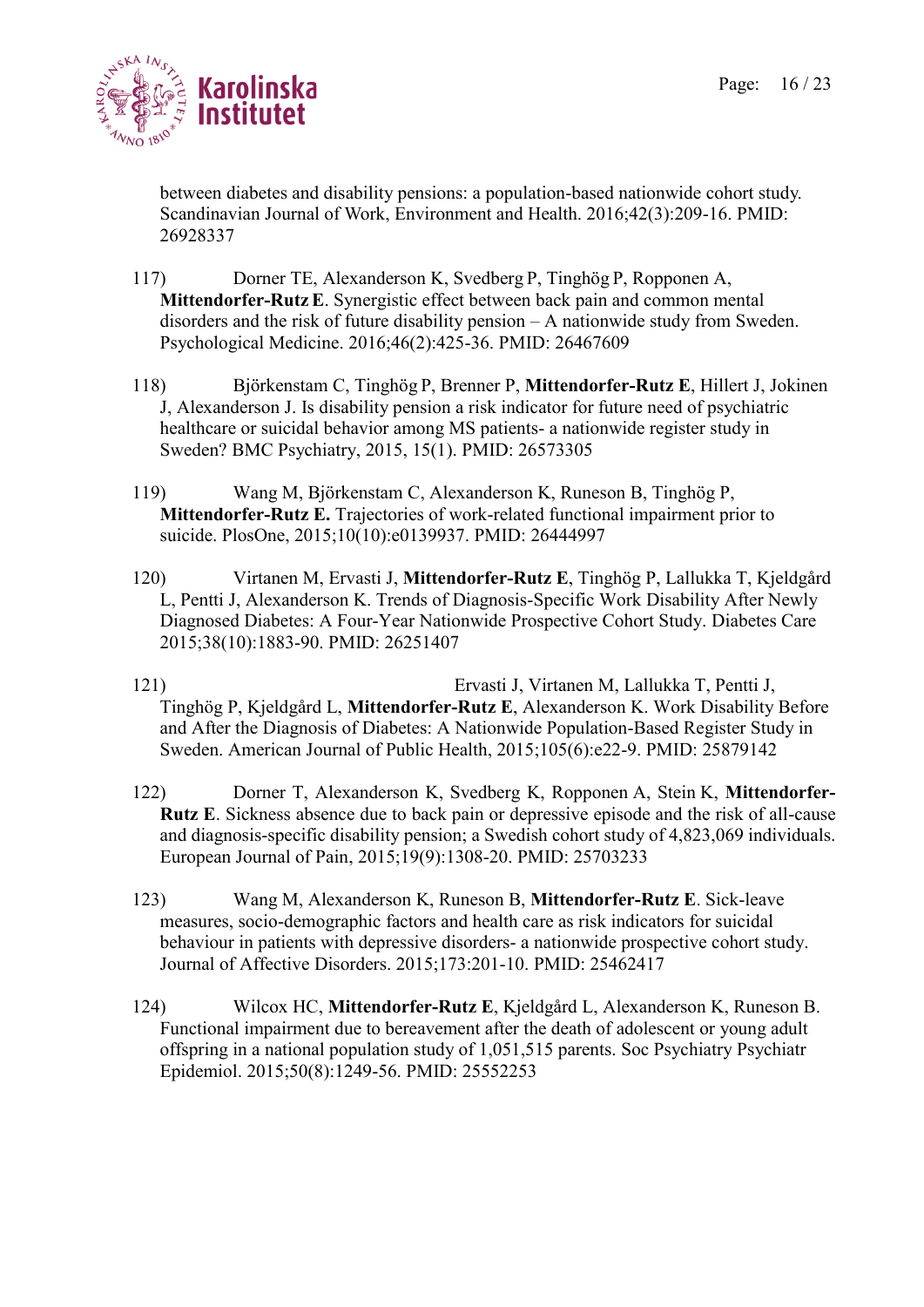

- 125) [Di Thiene D,](http://www.ncbi.nlm.nih.gov/pubmed/?term=Di%20Thiene%20D%5BAuthor%5D&cauthor=true&cauthor_uid=25516610) [Alexanderson K,](http://www.ncbi.nlm.nih.gov/pubmed/?term=Alexanderson%20K%5BAuthor%5D&cauthor=true&cauthor_uid=25516610) [Tinghög P,](http://www.ncbi.nlm.nih.gov/pubmed/?term=Tingh%C3%B6g%20P%5BAuthor%5D&cauthor=true&cauthor_uid=25516610) [La Torre G,](http://www.ncbi.nlm.nih.gov/pubmed/?term=La%20Torre%20G%5BAuthor%5D&cauthor=true&cauthor_uid=25516610) **[Mittendorfer-Rutz E](http://www.ncbi.nlm.nih.gov/pubmed/?term=Mittendorfer-Rutz%20E%5BAuthor%5D&cauthor=true&cauthor_uid=25516610)**. Suicide among first-generation and second-generation immigrants in Sweden: association with labour market marginalisation and morbidity. Journal of Epidemiology and Community Health. 2015;69(5):467-73. PMID: 25516610
- 126) Björkenstam C, Alexanderson K, Björkenstam E, Lindholm C, **Mittendorfer-Rutz E**. Diagnosis-specific disability pension and risk of all-cause and cause-specific mortality - a cohort study of 4.9 million inhabitants in Sweden. BMC Public Health. 2014;14:1247. PMID: 25476556
- 127) [Jonsson U,](http://www.ncbi.nlm.nih.gov/pubmed?term=Jonsson%20U%5BAuthor%5D&cauthor=true&cauthor_uid=25365217) [Alexanderson K,](http://www.ncbi.nlm.nih.gov/pubmed?term=Alexanderson%20K%5BAuthor%5D&cauthor=true&cauthor_uid=25365217) [Kjeldgård L,](http://www.ncbi.nlm.nih.gov/pubmed?term=Kjeldg%C3%A5rd%20L%5BAuthor%5D&cauthor=true&cauthor_uid=25365217) **[Mittendorfer-Rutz E](http://www.ncbi.nlm.nih.gov/pubmed?term=Mittendorfer-Rutz%20E%5BAuthor%5D&cauthor=true&cauthor_uid=25365217)**. Psychiatric diagnoses and risk of suicidal behaviour in young disability pensioners: prospective cohort studies of all 19-23 year olds in Sweden in 1995, 2000, and 2005, respectively. [PLoS One.](http://www.ncbi.nlm.nih.gov/pubmed/25365217) 2014;9(11):e111618. PMID: 25365217
- 128) [Niederkrotenthaler T,](http://www.ncbi.nlm.nih.gov/pubmed?term=Niederkrotenthaler%20T%5BAuthor%5D&cauthor=true&cauthor_uid=25102855) [Tinghög P,](http://www.ncbi.nlm.nih.gov/pubmed?term=Tingh%C3%B6g%20P%5BAuthor%5D&cauthor=true&cauthor_uid=25102855) [Alexanderson K,](http://www.ncbi.nlm.nih.gov/pubmed?term=Alexanderson%20K%5BAuthor%5D&cauthor=true&cauthor_uid=25102855) [Dahlin M,](http://www.ncbi.nlm.nih.gov/pubmed?term=Dahlin%20M%5BAuthor%5D&cauthor=true&cauthor_uid=25102855) [Wang M,](http://www.ncbi.nlm.nih.gov/pubmed?term=Wang%20M%5BAuthor%5D&cauthor=true&cauthor_uid=25102855) [Beckman K,](http://www.ncbi.nlm.nih.gov/pubmed?term=Beckman%20K%5BAuthor%5D&cauthor=true&cauthor_uid=25102855) [Gould M,](http://www.ncbi.nlm.nih.gov/pubmed?term=Gould%20M%5BAuthor%5D&cauthor=true&cauthor_uid=25102855) **[Mittendorfer-Rutz E](http://www.ncbi.nlm.nih.gov/pubmed?term=Mittendorfer-Rutz%20E%5BAuthor%5D&cauthor=true&cauthor_uid=25102855)**. Future risk of labour market marginalization in young suicide attempters-a population-based prospective cohort study. [Int J Epidemiol.](http://www.ncbi.nlm.nih.gov/pubmed/25102855) 2014;43(5):1520-30. PMID: 25102855
- 129) [Ishtiak-Ahmed K,](http://www.ncbi.nlm.nih.gov/pubmed?term=Ishtiak-Ahmed%20K%5BAuthor%5D&cauthor=true&cauthor_uid=25099303) [Perski A,](http://www.ncbi.nlm.nih.gov/pubmed?term=Perski%20A%5BAuthor%5D&cauthor=true&cauthor_uid=25099303) **[Mittendorfer-Rutz E](http://www.ncbi.nlm.nih.gov/pubmed?term=Mittendorfer-Rutz%20E%5BAuthor%5D&cauthor=true&cauthor_uid=25099303)**. Risk markers of all-cause and diagnosis-specific disability pension--a prospective cohort study of individuals sickness absent due to stress-related mental disorders. [BMC Public Health.](http://www.ncbi.nlm.nih.gov/pubmed/25099303) 2014;14:805. PMID: 25099303
- 130) [Brenner P,](http://www.ncbi.nlm.nih.gov/pubmed?term=Brenner%20P%5BAuthor%5D&cauthor=true&cauthor_uid=25093730) [Alexanderson K,](http://www.ncbi.nlm.nih.gov/pubmed?term=Alexanderson%20K%5BAuthor%5D&cauthor=true&cauthor_uid=25093730) [Björkenstam C,](http://www.ncbi.nlm.nih.gov/pubmed?term=Bj%C3%B6rkenstam%20C%5BAuthor%5D&cauthor=true&cauthor_uid=25093730) [Hillert J,](http://www.ncbi.nlm.nih.gov/pubmed?term=Hillert%20J%5BAuthor%5D&cauthor=true&cauthor_uid=25093730) [Jokinen J,](http://www.ncbi.nlm.nih.gov/pubmed?term=Jokinen%20J%5BAuthor%5D&cauthor=true&cauthor_uid=25093730) **[Mittendorfer-](http://www.ncbi.nlm.nih.gov/pubmed?term=Mittendorfer-Rutz%20E%5BAuthor%5D&cauthor=true&cauthor_uid=25093730)[Rutz E](http://www.ncbi.nlm.nih.gov/pubmed?term=Mittendorfer-Rutz%20E%5BAuthor%5D&cauthor=true&cauthor_uid=25093730)**, [Tinghög P.](http://www.ncbi.nlm.nih.gov/pubmed?term=Tingh%C3%B6g%20P%5BAuthor%5D&cauthor=true&cauthor_uid=25093730) Psychiatric diagnoses, medication and risk for disability pension in multiple sclerosis patients; a population-based register study. [PLoS One.](http://www.ncbi.nlm.nih.gov/pubmed/25093730) 2014;9(8):e104165. PMID: 25093730
- 131) [Björkenstam E,](http://www.ncbi.nlm.nih.gov/pubmed?term=Bj%C3%B6rkenstam%20E%5BAuthor%5D&cauthor=true&cauthor_uid=25037232) [Weitoft GR,](http://www.ncbi.nlm.nih.gov/pubmed?term=Weitoft%20GR%5BAuthor%5D&cauthor=true&cauthor_uid=25037232) [Lindholm C,](http://www.ncbi.nlm.nih.gov/pubmed?term=Lindholm%20C%5BAuthor%5D&cauthor=true&cauthor_uid=25037232) [Björkenstam C,](http://www.ncbi.nlm.nih.gov/pubmed?term=Bj%C3%B6rkenstam%20C%5BAuthor%5D&cauthor=true&cauthor_uid=25037232) [Alexanderson K,](http://www.ncbi.nlm.nih.gov/pubmed?term=Alexanderson%20K%5BAuthor%5D&cauthor=true&cauthor_uid=25037232) **[Mittendorfer-Rutz E](http://www.ncbi.nlm.nih.gov/pubmed?term=Mittendorfer-Rutz%20E%5BAuthor%5D&cauthor=true&cauthor_uid=25037232)**. Associations between number of sick-leave days and future allcause and cause-specific mortality: a population-based cohort study. [BMC Public Health.](http://www.ncbi.nlm.nih.gov/pubmed/25037232) 2014;14:733. PMID: 25037232
- 132) **[Mittendorfer-Rutz E](http://www.ncbi.nlm.nih.gov/pubmed?term=Mittendorfer-Rutz%20E%5BAuthor%5D&cauthor=true&cauthor_uid=24963812)**, [Härkänen T,](http://www.ncbi.nlm.nih.gov/pubmed?term=H%C3%A4rk%C3%A4nen%20T%5BAuthor%5D&cauthor=true&cauthor_uid=24963812) [Tiihonen J,](http://www.ncbi.nlm.nih.gov/pubmed?term=Tiihonen%20J%5BAuthor%5D&cauthor=true&cauthor_uid=24963812) [Haukka J.](http://www.ncbi.nlm.nih.gov/pubmed?term=Haukka%20J%5BAuthor%5D&cauthor=true&cauthor_uid=24963812) Association of sociodemographic factors, sick-leave and health care patterns with the risk of being granted a disability pension among psychiatric outpatients with depression. [PLoS](http://www.ncbi.nlm.nih.gov/pubmed/24963812) One. 2014;9(6):e99869. PMID: 24963812
- 133) [Rahman S,](http://www.ncbi.nlm.nih.gov/pubmed?term=Rahman%20S%5BAuthor%5D&cauthor=true&cauthor_uid=24869674) [Alexanderson K,](http://www.ncbi.nlm.nih.gov/pubmed?term=Alexanderson%20K%5BAuthor%5D&cauthor=true&cauthor_uid=24869674) [Jokinen J,](http://www.ncbi.nlm.nih.gov/pubmed?term=Jokinen%20J%5BAuthor%5D&cauthor=true&cauthor_uid=24869674) **[Mittendorfer-Rutz E](http://www.ncbi.nlm.nih.gov/pubmed?term=Mittendorfer-Rutz%20E%5BAuthor%5D&cauthor=true&cauthor_uid=24869674)**. Risk factors for suicidal behaviour in individuals on disability pension due to common mental disorders - a nationwide register-based prospective cohort study in sweden. [PLoS One.](http://www.ncbi.nlm.nih.gov/pubmed/24869674) 2014;9(5):e98497. PMID: 24869674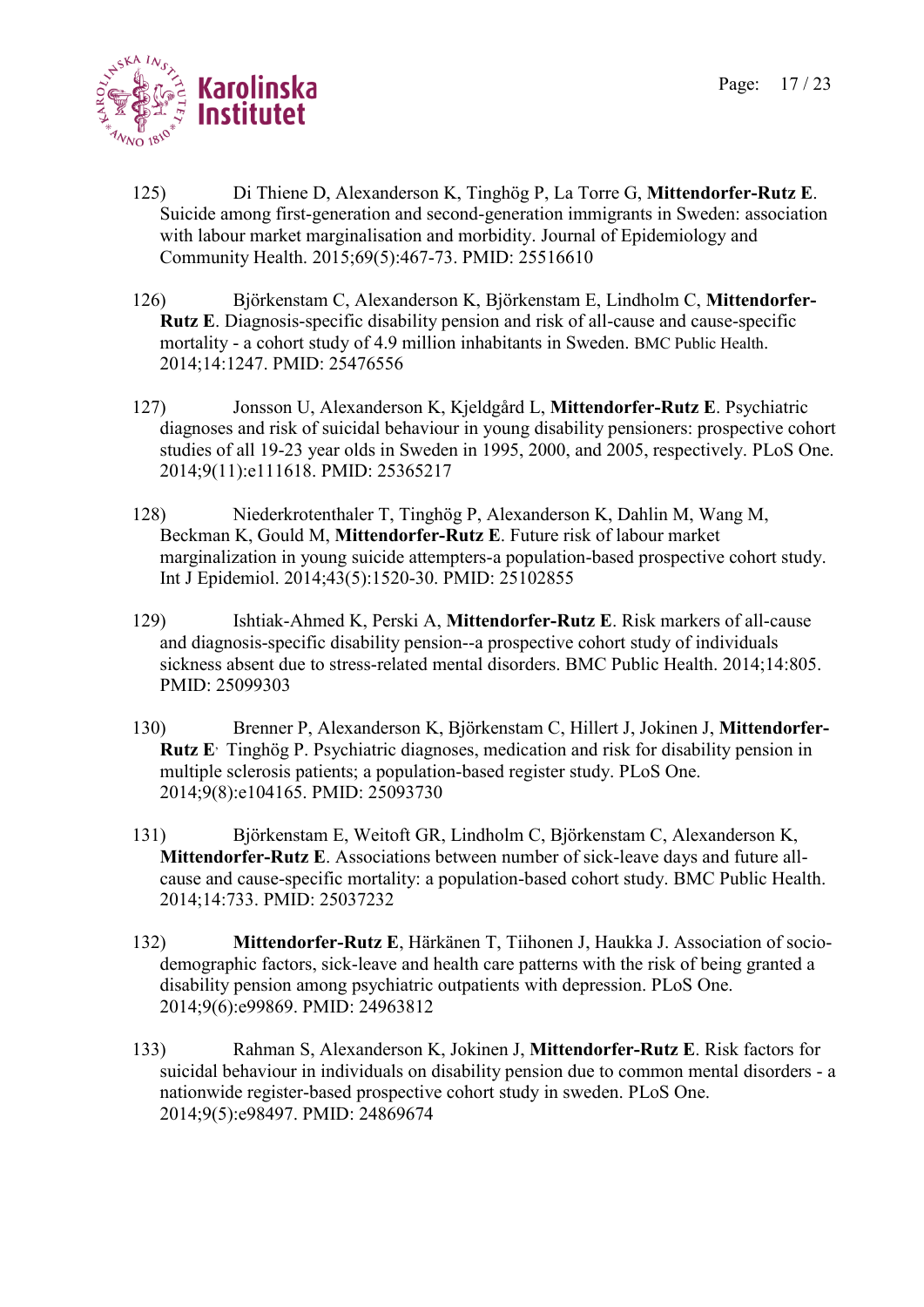Page: 18 / 23



- 134) **Mittendorfer-Rutz E**, Alexanderson K, Westerlund H, Lange T**.** Is transition to disability pension in young people associated with changes in risk of attempted suicide? Psychol Med, 2014;44(11):2331-8, PMID: 24433877
- 135) Torniainen M, **Mittendorfer-Rutz E**, Tanskanen A, Björkenstam C, Suvisaari J, Alexanderson K, Tiihonen J. Antipsychotic Treatment and Mortality in Schizophrenia. Schizophrenia Bulletin 2015;41(3):656-63. PMID 25422511
- 136) Wang M, Alexanderson K, Runeson B, Head J, Melchior M, Perski A, **Mittendorfer-Rutz E**. Are all-cause and diagnosis-specific sickness absence, and sick-leave duration risk indicators for suicidal behaviour? A nationwide register-based cohort study of 4.9 million inhabitants of Sweden. Occup Environ Med. 2014;71(1):12-20. PMID: 24142975
- 137) Ishtiak-Ahmed K, Perski A, **Mittendorfer-Rutz E.** Predictors of suicidal behaviour in 36,304 individuals sickness absent due to stress-related mental disorders -- a Swedish register linkage cohort study. BMC Public Health. 2013;13:492. PMID: 23687984
- 138) Bryngelson A, Asberg M, Nygren A, Jensen I, **Mittendorfer-Rutz E**. All-Cause and Cause-Specific Mortality after Long-Term Sickness Absence for Psychiatric Disorders: A Prospective Cohort Study. PLoS One. 2013;8(6):e67887. PMID: 23840784
- 139) **Mittendorfer-Rutz E**, Hensing G, Westerlund H, Backheden M, Hammarström A. Determinants in adolescence for adult sickness absence in women and men: A 26-year follow-up of a prospective population based cohort (Northern Swedish Cohort). BMC Public Health.2013, 13:75. PMID: 23351779
- 140) Jonsson U, Alexanderson K, Kjeldgård L, Westerlund H, **Mittendorfer-Rutz E**. Diagnosis-specific disability pension predicts suicidal behaviour and mortality in young adults: a nation-wide prospective cohort study. BMJ Open, 2013;3(2). PMID: 23396561
- 141) Björkenstam E, Hjern A, **Mittendorfer-Rutz E**, Vinnerljung B, Hallqvist J, Ljung R. Multi-exposure and clustering of adverse childhood experiences, socioeconomic differences and psychotropic medication in young adults. PLosONE, 2013, 8(1): e53551. PMID: 23341951
- 142) **Mittendorfer-Rutz E**, Rasmussen F, Lange T. A Life-course Study on Effects of Parental Markers of Morbidity and Mortality on Offspring's Suicide Attempt. PLosONE, 2012, 7 (12), e51585. PMID: 23251584
- 143) **Mittendorfer-Rutz E**, Kjeldgård L, Runeson B, Perski A, Melchior M, Head J, Alexanderson K. Sickness absence due to specific mental diagnoses and all-cause and cause-specific mortality: a cohort study including 4.9 million inhabitants of Sweden. PLosONE, 2012;7(9):e45788. PMID: 23049861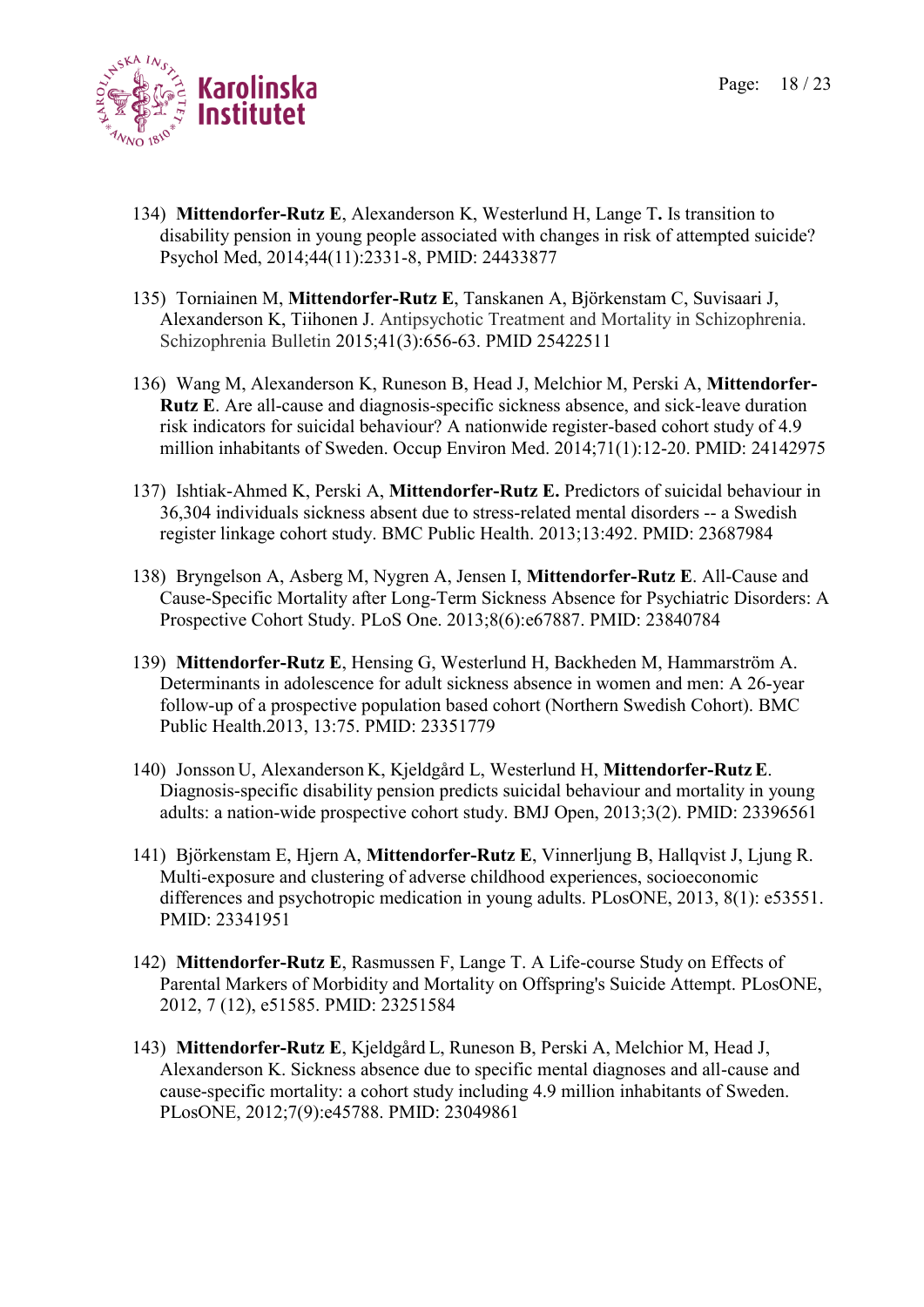

- 144) Bryngelson A, **Mittendorfer-Rutz E**, Jensen I, Lundberg U, Asberg M, Nygren A. Self-reported treatment, workplace-oriented rehabilitation, change of occupation and subsequent sickness absence and disability pension among employees long-term sicklisted for psychiatric disorders: a prospective cohort study. BMJ Open, 2012, 31; 2(6). PMID: 23117569
- 145) Niederkrotenthaler T, Rasmussen F, **Mittendorfer-Rutz E**. Perinatal conditions and parental age at birth as risk markers for subsequent suicide attempt and suicide: a population based case-control study. Eur J Epidemiol; 2012, 27(9):729-38. PMID: 22911024
- 146) Björkenstam E, Ljung R, Burström B, **Mittendorfer-Rutz E**, Hallqvist J, Ringbäck G. Quality of medical care and excess mortality in psychiatric patients – a nationwide register-based study in Sweden. BMJ Open, 2012;2.;2:e000778. PMID:22368297
- 147) Jansson C, **Mittendorfer-Rutz E**, Alexanderson K. Sickness absence due to musculoskeletal diagnoses and risk of all-cause and cause-specific mortality: a nationwide Swedish cohort study. Pain, 2012, May;153(5):998-1005. PMID: 28864716
- 148) Niederkrotenthaler T, Floderus B, Alexanderson A, Rasmussen F, **Mittendorfer-Rutz E.** Exposure to parental mortality and markers of morbidity, and the risks of attempted and completed suicide in offspring: an analysis of sensitive life periods, Journal of Epidemiology and Community Health, 2012;66:233-239. PMID: 20924054
- 149) Friberg E, Jansson C, **Mittendorfer-Rutz E**, Rosenhall U, Alexanderson K. Sickness absence due to otoaudiological diagnoses and risk of disability pension; a nationwide Swedish prospective cohort study, PLoS ONE, 2012, 7 (1). PMID: 2253839
- 150) Niederkrotenthaler T, Dervic K, Nader I, Voracek M, **Mittendorfer-Rutz E**, Kapusta N, et al. Predictors of suicide and suicide attempt in subway stations: a population-based ecological study. Journal of Urban Health, 2012 Apr;89(2):339-53. PMID: 22318375
- 151) Bryngelson A, **Mittendorfer-Rutz E**, Fritzell J, Åsberg M, Nygren Å. Reduction in personnel and long-term sickness absence for psychiatric disorders among employees in Swedish county councils: an ecological population-based study. Journal of Occupational and Environmental Medicine, 2011; 53(6): 658–662. PMID: 21654437
- 152) Bogdanovica I, Jiang G-X, Lohr C, Schmidtke A, **Mittendorfer-Rutz E**. Changes in rates, methods and characteristics of suicide attempters over a 15-year period: comparison between Stockholm, Sweden, and Wurzburg, Germany, Social Psychiatry and Psychiatric Epidemiology, 2011;46(11):1103-14. PMID: 20820754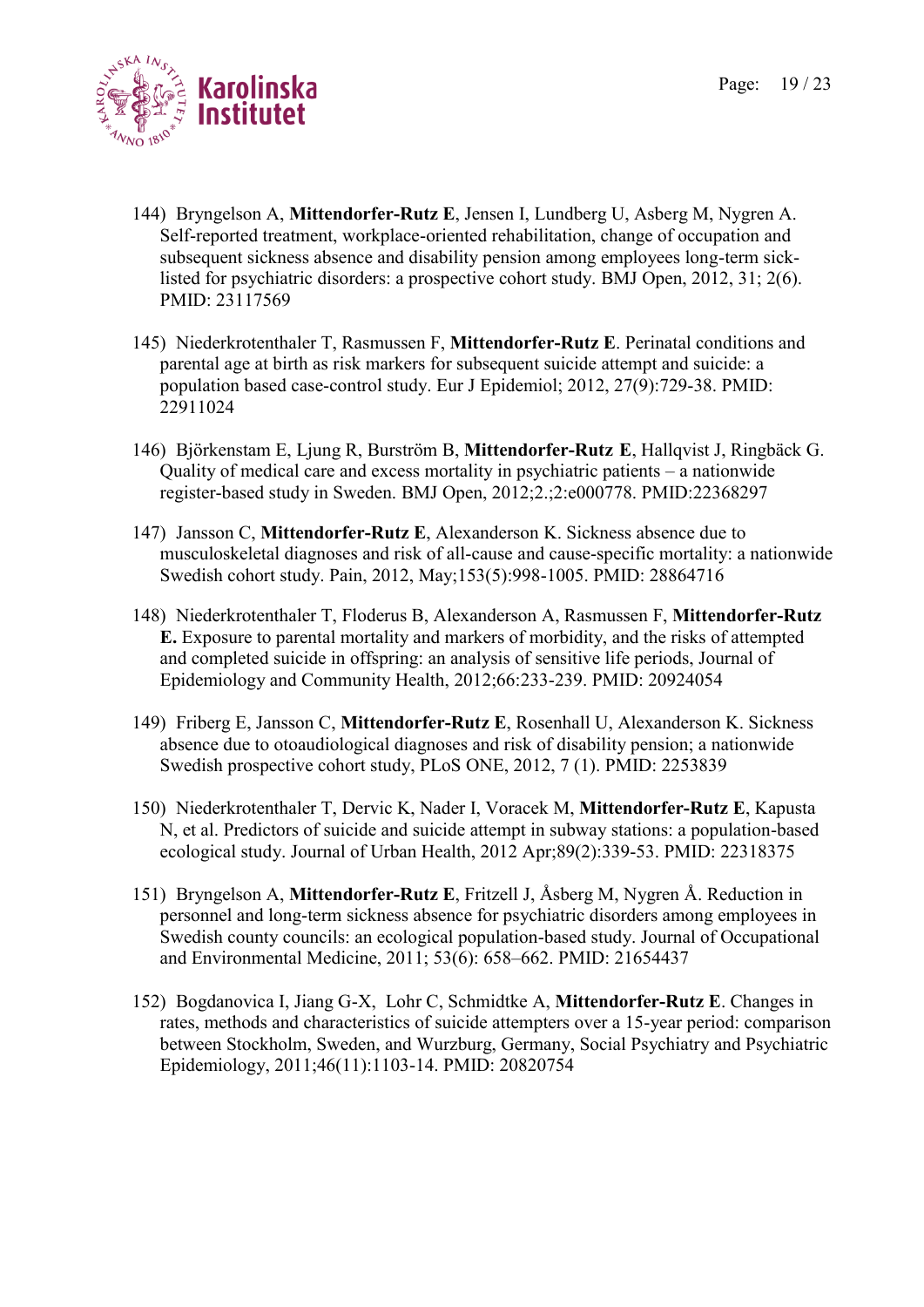

- 153) Kosidou K, Magnusson C, **Mittendorfer-Rutz E**, Hallqvist J, Gumpert C, Idrizbegovic S, Dal H, Dalman C. Recent time trends in levels of self-reported anxiety, mental health service use and suicidal behavior in Stockholm. Acta Psychiatrica Scandinavica, 2010; 122(1):47-55. PMID: 19824989
- 154) Bahmanyar S, Sparen P, **Mittendorfer-Rutz E**, Hultman C. Risk of suicide among operated and non-operated patients hospitalized for peptic ulcers. Journal of Epidemiology and Community Health, 2009; 63(12):1016-21. PMID: 19602471
- 155) **Mittendorfer-Rutz E**, Rasmussen F, Wasserman D. Fetal and childhood growth and the risk of violent and non-violent suicide attempt – a cohort study of 318,953 men. Journal of Epidemiology and Community Health, 2008; 62:168-173. PMID: 18192606
- 156) **Mittendorfer-Rutz E**, Rasmussen F, Wasserman D. Familial clustering of suicidal behaviour and psychopathology in young suicide attempters– a register-based nested case control study. Social Psychiatry and Psychiatric Epidemiology. 2008, 43(1):28-36. PMID: 17934681
- 157) **Mittendorfer-Rutz E**, Rasmussen F, Wasserman D. Restricted fetal growth and adverse maternal psychosocial and socioeconomic conditions as risk factors for suicidal behaviour of offspring: a cohort study. The Lancet. 2004, 25;364(9440):1135-40. PMID: 15451220
- 158) **Mittendorfer-Rutz E**, Wasserman D. Trends in adolescent suicide mortality in the WHO European Region. European Child and Adolescent Psychiatry 2004, 13(5):321-331. PMID: 15490280

# **List of general articles and book chapters**

### **General articles**

1) Jonsson U, **Mittendorfer-Rutz E**, Kjeldgård L, Alexanderson K. Suicidalt beteende bland unga med aktivitetsersättning (Suicidal behaviour among young adults with disability pension). Socialmedicinsk tidskrift 5/2013.

2) **Mittendorfer-Rutz E**, Beckman K, Jonsson U. Suicidalt beteende bland unga i Europa – kan vi förstå tidstrenderna och skillnaderna mellan olika länder? (Suicidal behaviour among young adults in Europe - can we understand trends and inter-country differences?) Socialmedicinsk tidskrift 5/2013.

3) Söderqvist, S. K., **Mittendorfer-Rutz E**. Prevention of depression and suicide in Primary Health Care settings: a systematic review of the evidence. Suicidologi, 2009, 14 (1), 9-15.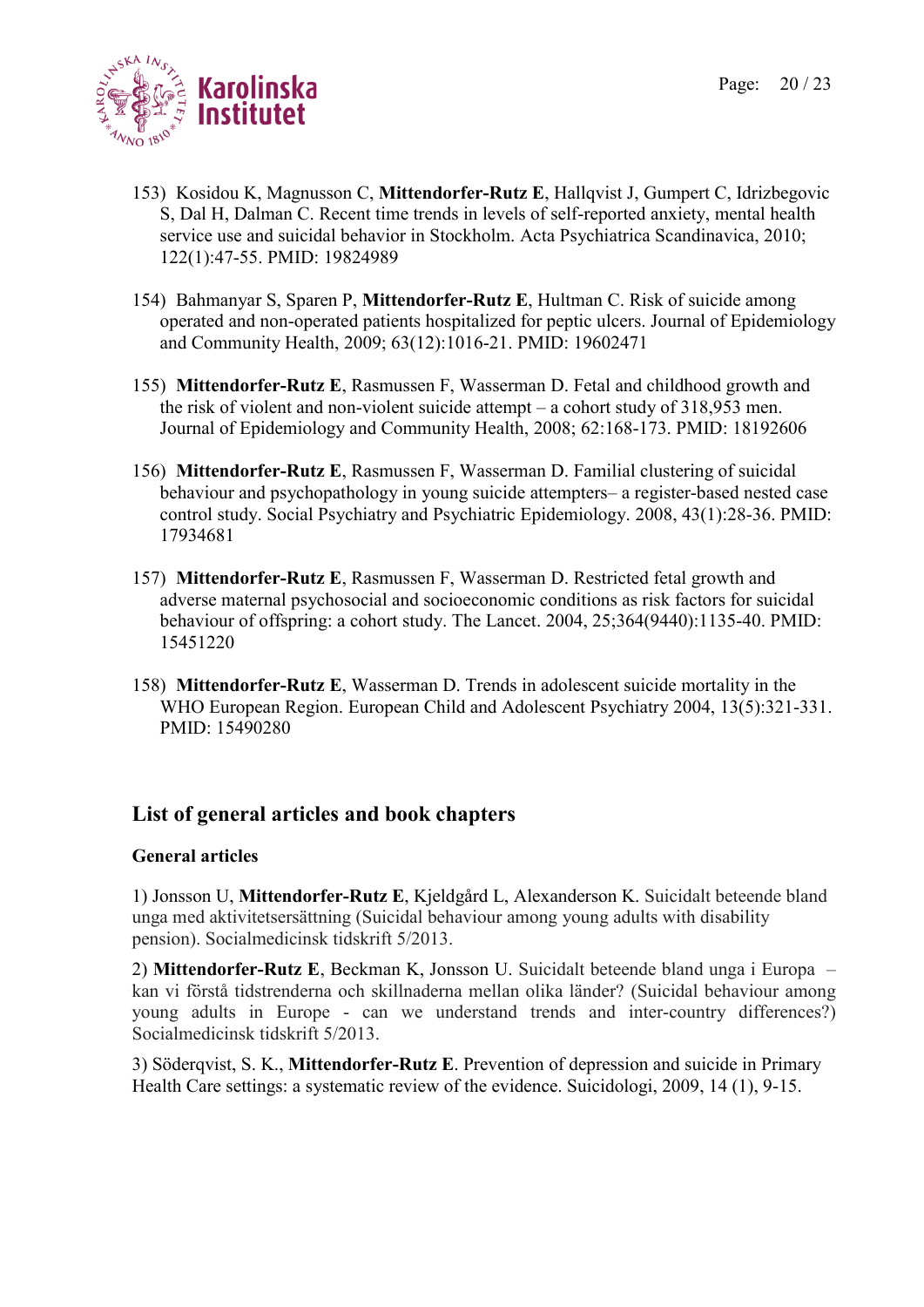

4) **Mittendorfer-Rutz E**. Trends in youth suicide in Europe during the 1980s and 1990s – gender differences and implications for prevention. Journal of men's health and gender 2006, 3 (3):250-57.

5) **Mittendorfer-Rutz E**, Wasserman D. The WHO European monitoring surveys on national suicide prevention programmes and strategies. Suicidologi 2004, 9 (1):23-25.

### **Book chapters**

1) **Mittendorfer-Rutz E,** Schmidtke A. Chapter 20. Suicide attempts in Europe. In: The Oxford Textbook of Suicidology and Suicide Prevention: A Global Perspective. Ed. Wasserman D, Wasserman C. 2009; pp: 123-126. Oxford University Press.

2) **Mittendorfer-Rutz E**, Wasserman D. Pregnancies in high psychosocial risk groups: research findings and implications for early intervention, In: Psychiatric Clinics of North America, 2008. Ed. Oquendo M, Mann JJ. pp: 205-12.

## **List of all other scientific works (editorials, reports, commentaries)**

### **Editorials**

1) Erlangsen A, Qin P, **Mittendorfer-Rutz E**. Studies of suicidal behaviour using national registers. Crisis. 2018 May;39(3):153-158. PMID:29792362

2) Niederkrotenthaler T, Gunnell D, Arensman E, Pirkis J, Appleby L, Hawton K, John A, Kapur N, Khan M, O´Connor R, Platt S, and The International COVID-19 Suicide Prevention Research Collaboration. Crisis 2020, 41:321-330

### **Reports**

1) Björkenstam E, Amin R, **Mittendorfer-Rutz E.** Suicidalt beteende och vård – skillnader mellan flyktingar, andra migranter och personer födda i Sverige. Delmi, Vetenskapsrådet, Stockholm. Delmi Policy Brief 2019:9. ISBN 978-91-88021-45-8

2) Hagström A, Hollander AC, **Mittendorfer-Rutz E**. Kartläggning av självskadebeteende, suicidförsök, suicide och annan dödlighet bland ensamkommande barn och unga (Mapping of selfharm, suicide attempt, suicide and other mortality in unaccompanied minors seeking asylum in Sweden). Karolinska Institutet. ISBN , 978-91-7676-052-9, 2018.

3) **Mittendorfer-Rutz E**. Utrikesfödda och deras sjukfrånvaro – betydelsen av psykiska sjukdomar och relaterad behandling. (Migration and work disability – the role of mental disorders and related treatment). p 85-94. In: Socialförsäkringsrapport (Social Insurance Report), 2017:6.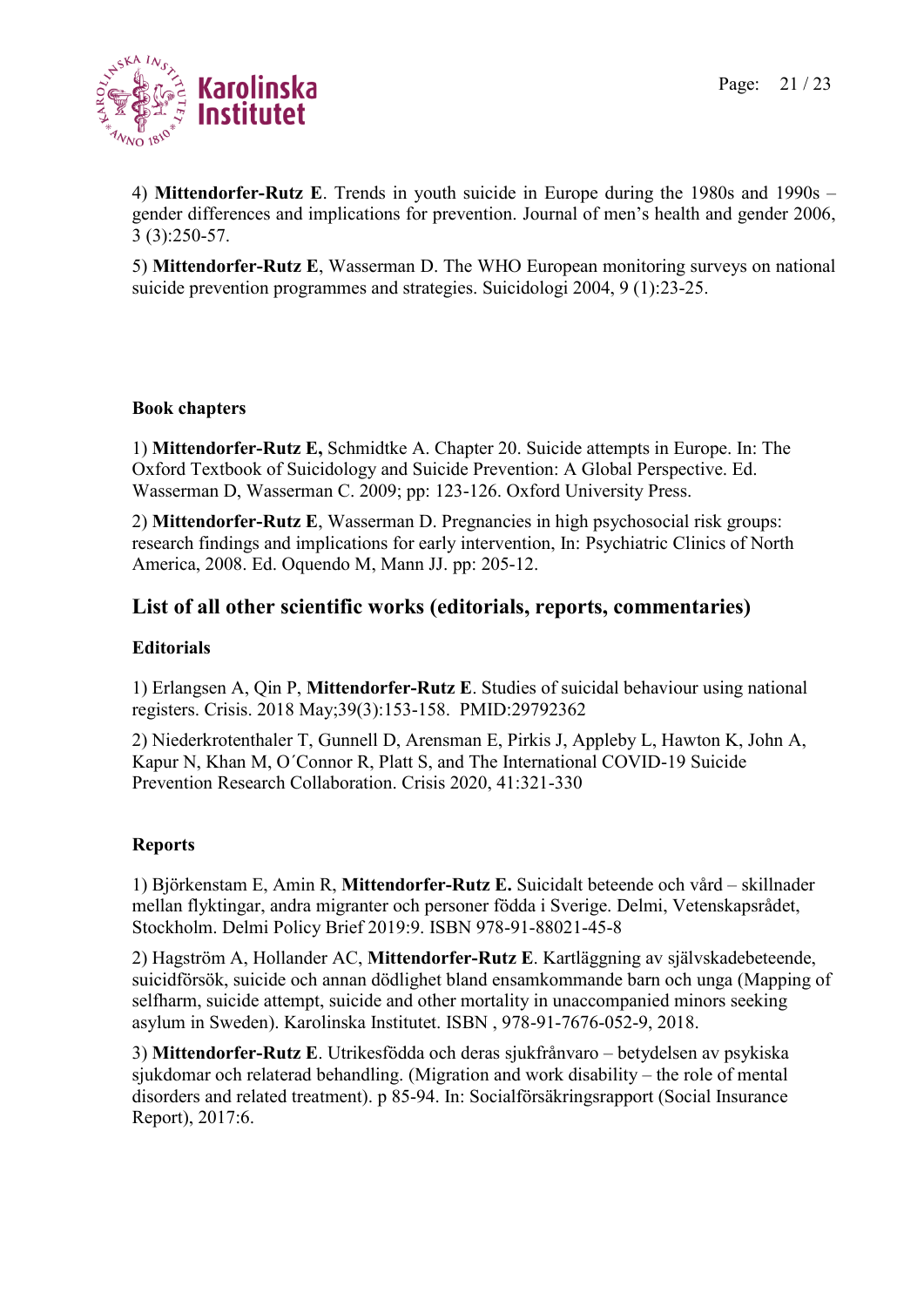

4) Hinas E, Nilsson K, Tinghög P, **Mittendorfer-Rutz E**, Alexanderson K. Prediktion av fortsatt sjukfrånvaro bland personer sjukskrivna i depressiv episod respektive i artros (Predictors of continued sick leave among persons on sick leave due to a depressive episode or arthrosis). Karolinska Institutet, 2016.

5) Bryngelson A, Åsberg M, **Mittendorfer-Rutz E**. Långtidssjukskrivning för psykisk ohälsa– exempel på samband (Long term sickness absence due to mental ill-health - examples of associations). Mind 2013,3;54:48-55.

6) Jonsson U, **Mittendorfer-Rutz E**, Kjeldgård L, Alexanderson K. Unga vuxna med aktivitetsersättning – risk för suicidförsök och suicid (Young people with disability pension risk for suicide attempt and suicide). Underlagsrapport till den parlamentariska socialförsäkringsutredningen, S 2010:04, 2013.

7) **Mittendorfer-Rutz E**, Alexanderson K, Kjeldgård L, Wikman A. Sjukskrivning och risk för framtida sjuk- och aktivitetsersättning bland kvinnor och män (Sickness absence and risk of subsequent disability pension among women and men). Karolinska Institutet, Institution för Klinisk Neurovetenskap, Stockholm, 2011.

8) **Mittendorfer-Rutz E**, Kjeldgård L, Wikman A: Alexanderson K. Sjukskrivning i psykiska diagnoser och risk för att få sjuk- eller aktivitetsersättning eller för förtida död (Sickness absence due to mental diagnoses and risk of disability pension and mortality). Karolinska Institutet, Institution för Klinisk Neurovetenskap, Stockholm, 2011.

9) Lindholm C, Ringbäck Weitoft G, **Mittendorfer-Rutz E**, Kjeldgård L, Alexanderson K. Sjukskrivning och risk för förtida död bland kvinnor och män (Sickness absence and risk of mortality in women and men). Karolinska Institutet, Institution för Klinisk Neurovetenskap, Stockholm, 2011.

10) Lindholm C, **Mittendorfer-Rutz E**, Hinas E, Kjeldgård L, Alexanderson K. Samband mellan sjuk- och aktivitetsersättning och risk för förtida död bland kvinnor och män (Association between disability pension and risk of mortality among women and men). Karolinska Institutet, Institution för Klinisk Neurovetenskap, Stockholm, 2011.

11) Alexanderson K, Marklund S, **Mittendorfer-Rutz E**, Svedberg P. Studier om kvinnors och mäns sjukfrånvaro (Studies on sickness absence among women and men). Karolinska Institutet, Institution för Klinisk Neurovetenskap, Stockholm, 2011. ISBN 978-91-7457-384-4

12) Dalman C, **Mittendorfer-Rutz E**, Forsell Y, Lindberg L. Psykiska sjukdomar (Mental disorders). In: Folkhälsorapport, Folkhälsan i Stockholms län (Public Health Report, Public Health in the county of Stockholm), Stockholms läns landsting (Stockholm county council), 2007, 65-69.

13) **Mittendorfer-Rutz E**. Summary of the main findings of the doctoral thesis: Perinatal and familial risk factors of youth suicidal behaviour. SERiP, 2007, 20-24.

14) **Mittendorfer-Rutz E**, Stain R, Wasserman D. Den vetenskapliga evidensen beträffande behandling och förebyggande av självmordsförsök och självmord (Scientific evidence related to treatment and prevention of suicide attempt and suicide), In: Nationellt handlingsprogram